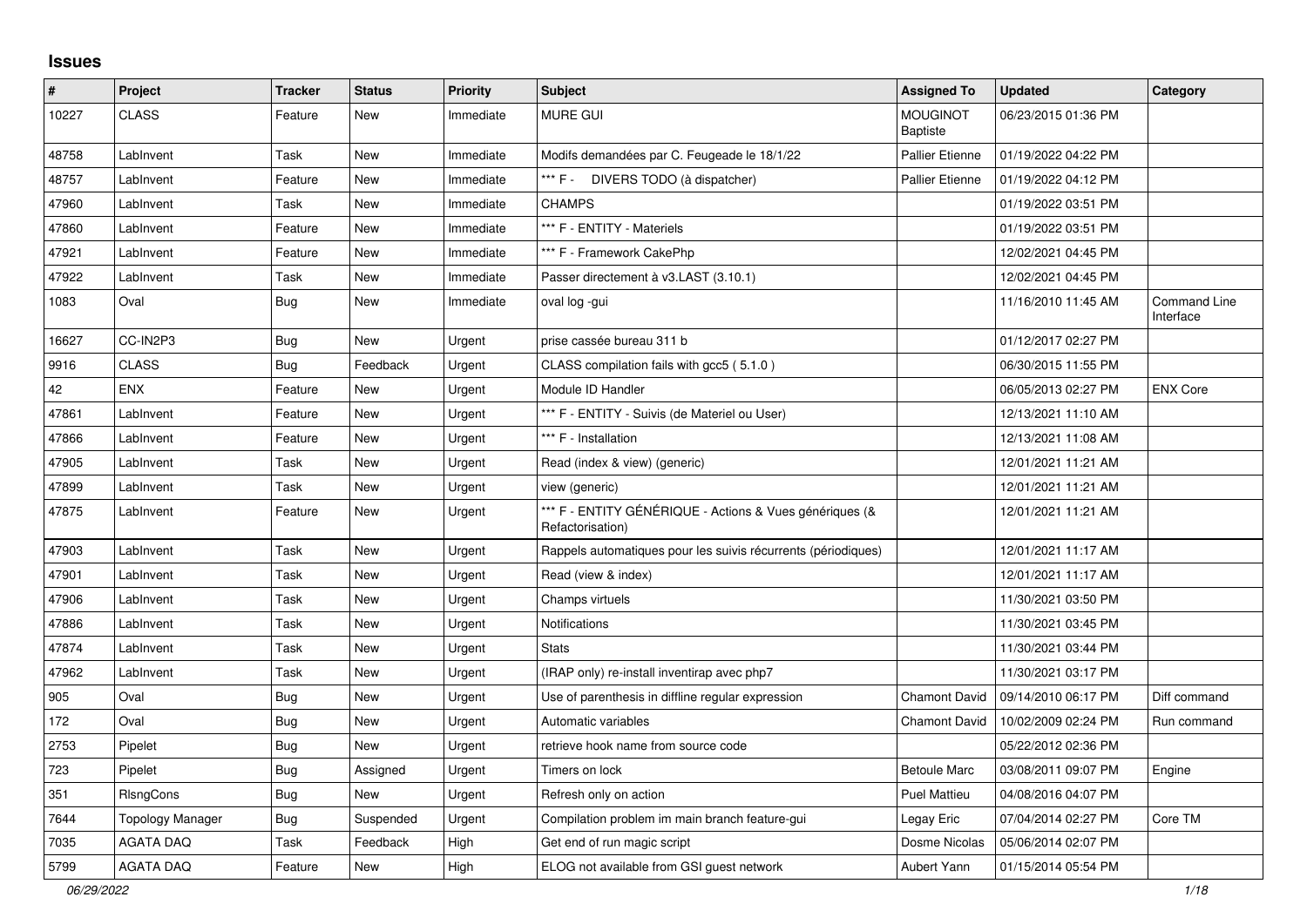| #     | Project          | <b>Tracker</b> | <b>Status</b> | <b>Priority</b> | <b>Subject</b>                                                           | <b>Assigned To</b>        | <b>Updated</b>      | Category         |
|-------|------------------|----------------|---------------|-----------------|--------------------------------------------------------------------------|---------------------------|---------------------|------------------|
| 5684  | <b>AGATA DAQ</b> | Support        | New           | High            | Hard drive of anode                                                      | Aubert Yann               | 01/06/2014 09:24 AM |                  |
| 5736  | <b>AGATA DAQ</b> | Feature        | <b>New</b>    | High            | Would like to have access to GSI printers                                | Aubert Yann               | 01/06/2014 09:22 AM |                  |
| 1299  | APCScheduler     | Feature        | New           | High            | Utilisation de python, numpy, scipy,                                     | Colley<br>Jean-Marc       | 02/10/2011 11:07 AM |                  |
| 3154  | C3F2             | <b>Bug</b>     | Assigned      | High            | Uniformisation of range and color                                        | Lafage Vincent            | 03/25/2016 01:06 AM |                  |
| 9883  | <b>CLASS</b>     | <b>Bug</b>     | New           | High            | Copy past from user manual                                               |                           | 05/18/2015 10:26 PM |                  |
| 9790  | <b>CLASS</b>     | Feature        | New           | High            | neutron & y Spectrum calculation                                         |                           | 04/29/2015 12:15 PM |                  |
| 7385  | <b>CLASS</b>     | Feature        | New           | High            | <b>GUI devellopment</b>                                                  | LENIAU<br>Baptiste        | 04/29/2015 12:15 PM |                  |
| 7380  | <b>CLASS</b>     | Feature        | <b>New</b>    | High            | ReactorFacility                                                          | LENIAU<br><b>Baptiste</b> | 06/11/2014 11:06 AM |                  |
| 113   | ENX              | <b>Bug</b>     | Feedback      | High            | remove reference to T_Result constants                                   | Legay Eric                | 05/16/2011 01:26 PM | Driver Generator |
| 660   | ENX              | Support        | New           | High            | Documentation                                                            | Legay Eric                | 05/27/2010 10:55 AM | Documentation    |
| 44518 | IN2P3-Forge      | <b>Bug</b>     | In progress   | High            | find-user dialog much slower since migration                             | <b>ROUET</b><br>Jean-René | 05/05/2021 02:28 PM |                  |
| 36236 | IN2P3-Forge      | Support        | New           | High            | Synchronisation demandée pour un serveur Mercurial                       |                           | 04/13/2021 09:07 AM |                  |
| 47890 | LabInvent        | Task           | New           | High            | Commander (demande achat)                                                |                           | 01/19/2022 03:48 PM |                  |
| 47947 | LabInvent        | Task           | New           | High            | docker only                                                              |                           | 12/13/2021 11:07 AM |                  |
| 47926 | LabInvent        | Task           | New           | High            | Instance DEMO docker - à installer sur hyp2 puis sur VM<br>pweb3         |                           | 12/13/2021 11:07 AM |                  |
| 47912 | LabInvent        | Task           | New           | High            | (VUE) Elements et Helper                                                 |                           | 11/30/2021 03:51 PM |                  |
| 47914 | LabInvent        | Task           | New           | High            | index (generic)                                                          |                           | 11/30/2021 03:50 PM |                  |
| 47897 | LabInvent        | Task           | <b>New</b>    | High            | *** F - Stats (Users)                                                    |                           | 11/30/2021 03:48 PM |                  |
| 47942 | LabInvent        | Task           | New           | High            | index (generic)                                                          |                           | 11/30/2021 03:48 PM |                  |
| 47937 | LabInvent        | Task           | New           | High            | Read (index & view) (generic ?)                                          |                           | 11/30/2021 03:48 PM |                  |
| 47927 | LabInvent        | Task           | <b>New</b>    | High            | A gérer via fichier conf YAML                                            |                           | 11/30/2021 03:47 PM |                  |
| 47867 | LabInvent        | Task           | New           | High            | *** F - Autorisations (Users)                                            |                           | 11/30/2021 03:47 PM |                  |
| 47878 | LabInvent        | Task           | New           | High            | Autres                                                                   |                           | 11/30/2021 03:44 PM |                  |
| 47884 | LabInvent        | Task           | New           | High            | partitionnement par Site (besoin IP2I/LMA)                               |                           | 11/30/2021 03:43 PM |                  |
| 47877 | LabInvent        | Task           | New           | High            | find (search)                                                            |                           | 11/30/2021 03:43 PM |                  |
| 47952 | LabInvent        | Task           | New           | High            | Ecran d'accueil à restructurer                                           |                           | 11/30/2021 03:43 PM |                  |
| 47936 | LabInvent        | Task           | New           | High            | 3-4 - TBO & ARCHIVED                                                     |                           | 11/30/2021 03:43 PM |                  |
| 47934 | LabInvent        | Task           | New           | High            | LIFECYCLE (Status) : CREATED => (TBO) => VALIDATED =><br>TBA => ARCHIVED |                           | 11/30/2021 03:43 PM |                  |
| 47863 | LabInvent        | Feature        | New           | High            | *** F - ENTITY - Users                                                   |                           | 11/30/2021 03:43 PM |                  |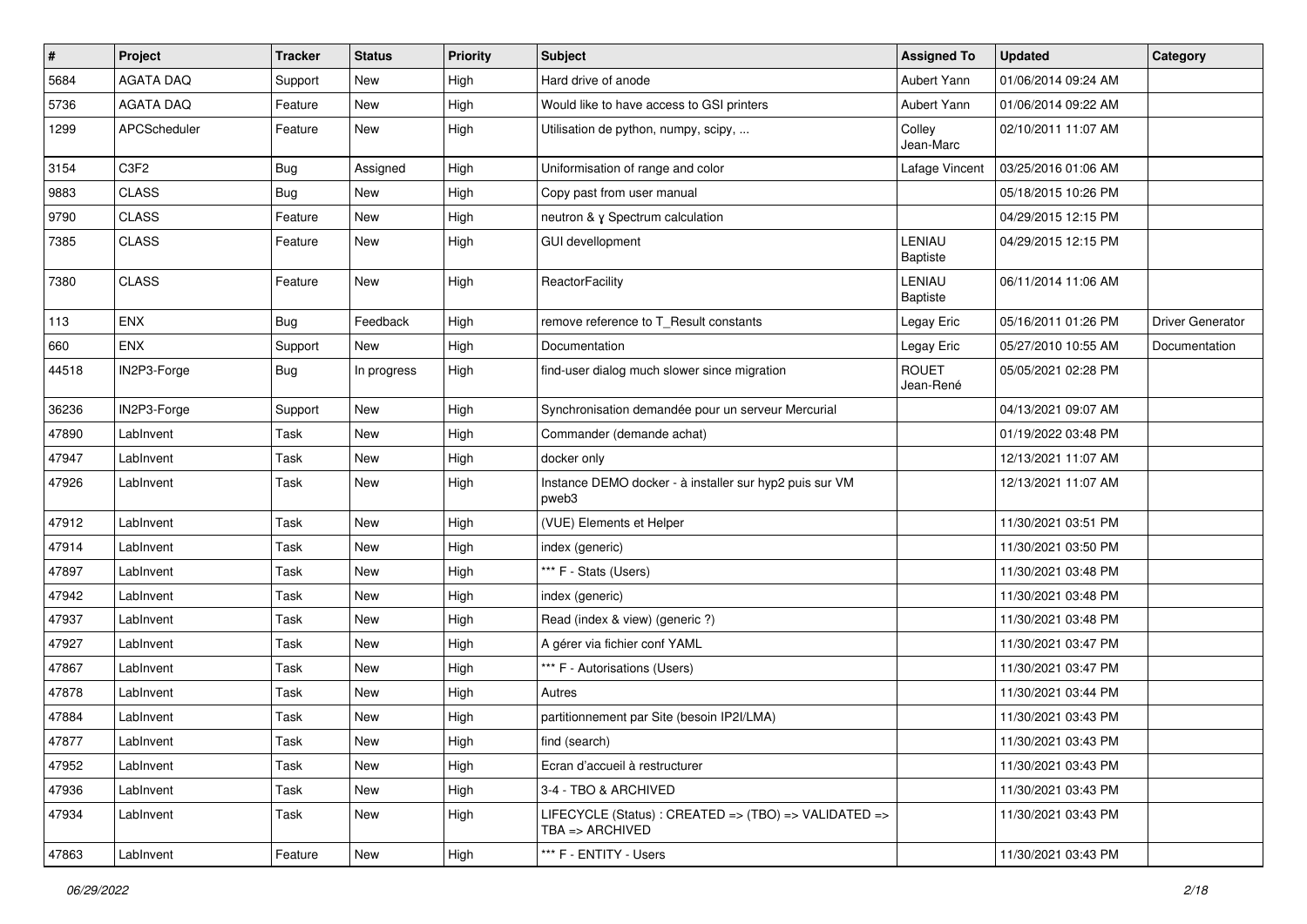| #     | Project                           | <b>Tracker</b> | <b>Status</b> | <b>Priority</b> | <b>Subject</b>                                                                                | <b>Assigned To</b>   | <b>Updated</b>      | Category     |
|-------|-----------------------------------|----------------|---------------|-----------------|-----------------------------------------------------------------------------------------------|----------------------|---------------------|--------------|
| 47882 | LabInvent                         | Task           | <b>New</b>    | High            | Delete - delete                                                                               |                      | 11/30/2021 03:42 PM |              |
| 47881 | LabInvent                         | Task           | <b>New</b>    | High            | Read - view                                                                                   |                      | 11/30/2021 03:42 PM |              |
| 47876 | LabInvent                         | Task           | <b>New</b>    | High            | CRUD                                                                                          |                      | 11/30/2021 03:42 PM |              |
| 47872 | LabInvent                         | Task           | <b>New</b>    | High            | Actions & Vues                                                                                |                      | 11/30/2021 03:42 PM |              |
| 47879 | Lablnvent                         | Task           | <b>New</b>    | High            | Create/Update - add edit                                                                      |                      | 11/30/2021 03:42 PM |              |
| 41294 | Lavoisier                         | Feature        | <b>New</b>    | High            | add support for attribute @null in namespace<br>http://software.in2p3.fr/lavoisier/tables.xsd | Reynaud<br>Sylvain   | 09/25/2020 03:38 PM | Engine       |
| 37910 | Lavoisier                         | Feature        | <b>New</b>    | High            | do not log AdaptorException when they are already sent to the<br>user                         |                      | 07/25/2019 09:41 AM |              |
| 9606  | Lavoisier                         | Feature        | <b>New</b>    | High            | add attribute @encoding to element <connector></connector>                                    |                      | 03/31/2015 06:29 PM | Engine       |
| 9496  | Lavoisier                         | Feature        | <b>New</b>    | High            | upgrade to more recent version of JSW                                                         |                      | 03/18/2015 06:34 PM | <b>Build</b> |
| 7461  | Lavoisier                         | Feature        | New           | High            | add XPath function url()                                                                      |                      | 02/17/2015 01:04 PM | Engine       |
| 7460  | Lavoisier                         | Feature        | <b>New</b>    | High            | support HTTP proxy                                                                            |                      | 02/17/2015 01:04 PM |              |
| 9086  | Lavoisier                         | Feature        | New           | High            | enable refreshing all notifiable caches with one single click                                 |                      | 02/09/2015 12:37 PM | Console      |
| 8099  | LC <sub>2</sub>                   | Feature        | <b>New</b>    | High            | Add business rule forbidding empty CRT-DSP configuration (at<br>least 1 manu per CRT DSP)     | Lafage Vincent       | 10/27/2014 07:00 PM |              |
| 1156  | LC <sub>2</sub>                   | Feature        | Assigned      | High            | query Marc Status generation & validation options                                             | Lafage Vincent       | 12/07/2010 04:54 PM |              |
| 11452 | LSTCam low-level data<br>analysis | Task           | <b>New</b>    | High            | Definition of LST mini-camera tests                                                           | Nakajima<br>Daisuke  | 05/31/2018 04:54 PM |              |
| 174   | Oval                              | Feature        | <b>New</b>    | High            | oval run -o                                                                                   | Chamont David        | 10/02/2009 02:47 PM | Run command  |
| 30    | Oval                              | Feature        | <b>New</b>    | High            | Use environments as targets to the step commands                                              | <b>Chamont David</b> | 02/16/2009 07:12 PM | Run command  |
| 10314 | PEM                               | <b>Bug</b>     | <b>New</b>    | High            | Environment compliant with CLI                                                                |                      | 07/07/2015 09:57 AM |              |
| 4068  | Pipelet                           | <b>Bug</b>     | <b>New</b>    | High            | Tagging works randomly with konqueror                                                         |                      | 03/07/2013 10:39 AM | Web          |
| 1178  | Pipelet                           | Task           | <b>New</b>    | High            | writing mysql and postgre backends                                                            |                      | 02/13/2013 10:49 AM |              |
| 45480 | PyROS                             | Feature        | <b>New</b>    | High            | **** D1 - System Security & Control                                                           |                      | 06/29/2022 07:39 AM |              |
| 44161 | PyROS                             | Feature        | <b>New</b>    | High            | *** SF04 - SPV - System Coordination & Supervision :<br>Majordome (Conducting) (head)         |                      | 06/29/2022 07:39 AM |              |
| 48278 | PyROS                             | Task           | <b>New</b>    | High            | AGENT général (dont dépendent tous les agents et<br>AgentDevices)                             |                      | 06/29/2022 07:37 AM |              |
| 44170 | PyROS                             | Task           | In progress   | High            | <b>DOCKER</b> installation                                                                    | Koralewski<br>Alexis | 06/28/2022 10:11 PM |              |
| 44658 | PyROS                             | Feature        | New           | High            | *** SF15 - SST - START&STOP - System Startup (launch),<br>monitoring, and Shutdown            |                      | 06/28/2022 10:06 PM |              |
| 49149 | PyROS                             | Task           | New           | High            | SCRIPT RUN (PYROS/pyros.py) (uniquement pour la partie<br>execution)                          |                      | 05/24/2022 02:55 PM |              |
| 45485 | PyROS                             | Feature        | New           | High            | **** D0 - GENERAL, ADMINISTRATIVE & TECHNICAL                                                 |                      | 03/16/2022 04:53 PM |              |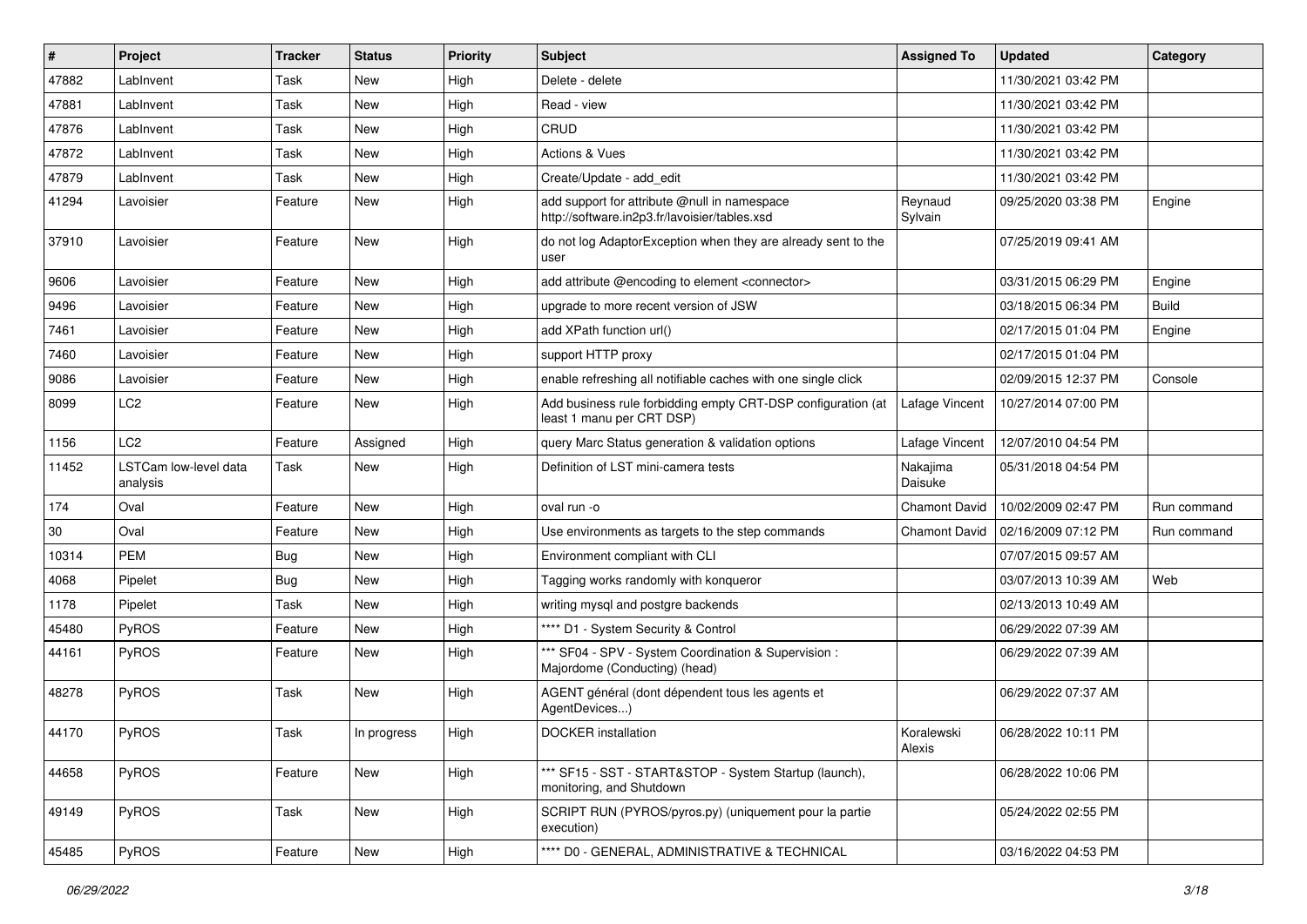| #     | Project      | <b>Tracker</b> | <b>Status</b> | <b>Priority</b> | <b>Subject</b>                                                                                                                                       | <b>Assigned To</b>     | <b>Updated</b>      | Category  |
|-------|--------------|----------------|---------------|-----------------|------------------------------------------------------------------------------------------------------------------------------------------------------|------------------------|---------------------|-----------|
| 45483 | <b>PyROS</b> | Feature        | New           | High            | **** D4 - Images production (L0)                                                                                                                     |                        | 03/16/2022 07:28 AM |           |
| 48271 | PyROS        | Task           | New           | High            | CLASSIC installation (with venv)                                                                                                                     |                        | 03/16/2022 07:27 AM |           |
| 44168 | <b>PyROS</b> | Task           | New           | High            | (GF2) INSTALL & DEPLOY                                                                                                                               |                        | 03/16/2022 07:27 AM |           |
| 44148 | <b>PyROS</b> | Feature        | New           | High            | *** GF2 - INST - Config, Install, udpate, deploy (IRAP, CNES,<br>TAROT)                                                                              |                        | 03/16/2022 07:27 AM |           |
| 44162 | <b>PyROS</b> | Feature        | New           | High            | *** SF08 - EXE (SOX) - Observation Sequence (SO) eXecution                                                                                           |                        | 03/15/2022 04:46 PM |           |
| 44343 | <b>PyROS</b> | Task           | In progress   | High            | DOC TECHNIQUE (API) - Mettre en place une doc technique<br>générée automatiquement à partir du code source (Sphinx)                                  | Pallier Etienne        | 03/04/2022 11:57 AM |           |
| 44166 | <b>PyROS</b> | Task           | <b>New</b>    | High            | (GF1) DOCUMENTATION                                                                                                                                  |                        | 03/04/2022 11:57 AM |           |
| 44389 | <b>PyROS</b> | Task           | New           | High            | (GF1) PROJECT MANAGEMENT (REDMINE FORGE):<br>Features, tasks, gantt, kanban                                                                          |                        | 03/04/2022 11:56 AM |           |
| 45482 | <b>PyROS</b> | Feature        | New           | High            | **** D3 - Sequences submission & plannig                                                                                                             |                        | 02/22/2022 03:01 PM |           |
| 44388 | <b>PyROS</b> | Task           | <b>New</b>    | High            | (GF2) SOURCE CODE MANAGEMENT (GITLAB)                                                                                                                |                        | 02/02/2022 12:28 PM | Evolution |
| 49150 | <b>PyROS</b> | Task           | New           | High            | Ajout du script PYROS wrapper sur pyros.py pour gérer<br>proprement tous les contextes d'appel                                                       | <b>Pallier Etienne</b> | 01/31/2022 11:36 AM | Evolution |
| 44151 | <b>PyROS</b> | Feature        | New           | High            | *** GF1 - PROJ - Project management, documentation,<br>formation des utilisateurs, interfaces, plan de justification de la<br>définition             |                        | 01/31/2022 11:32 AM |           |
| 47388 | <b>PyROS</b> | Task           | <b>New</b>    | High            | (F14) ENTITIES - definition & implementation - CONFIG FILES                                                                                          |                        | 01/29/2022 01:25 AM |           |
| 45004 | PyROS        | Task           | New           | High            | MAIN CONFIG FILE - Décrire dans un fichier texte la<br>configuration complète d'une UNIT (monture) et tous ses<br>composants et instruments associés |                        | 01/29/2022 01:25 AM |           |
| 44172 | PyROS        | Feature        | New           | High            | *** SF14 - OCF - Observatory Unit & Site Configuration                                                                                               |                        | 01/29/2022 01:24 AM |           |
| 45040 | <b>PyROS</b> | Task           | New           | High            | NEW Agent v2 basé sur new config yaml (base pour F09)                                                                                                | Pallier Etienne        | 01/29/2022 01:04 AM |           |
| 44329 | <b>PyROS</b> | Task           | New           | High            | Migration gitlab sur IN2P3                                                                                                                           |                        | 12/14/2021 12:08 PM |           |
| 45043 | <b>PyROS</b> | Task           | <b>New</b>    | High            | Démo IRAP (install classique ?) + retrouver ancienne utilisation<br>de PlcConfig                                                                     | <b>Pallier Etienne</b> | 12/14/2021 12:00 PM |           |
| 44338 | <b>PyROS</b> | Task           | In progress   | High            | Installation docker au CNES (sur VM)                                                                                                                 | Koralewski<br>Alexis   | 12/14/2021 11:39 AM |           |
| 45018 | <b>PyROS</b> | Task           | <b>New</b>    | High            | Définir config pour TNC (4 channels Cam)                                                                                                             | Klotz Alain            | 10/12/2021 08:52 AM |           |
| 45017 | PyROS        | Task           | In progress   | High            | Définir config pour GUITALENS (observatoire avec plusieurs<br>UNIT)                                                                                  | Klotz Alain            | 10/12/2021 08:52 AM |           |
| 44866 | <b>PyROS</b> | Task           | In progress   | High            | Associer chaque FEATURE à 1(N) CLASSE/AGENT pyros<br>(implémentation)                                                                                | <b>Pallier Etienne</b> | 07/16/2021 09:13 AM |           |
| 44867 | PyROS        | Task           | New           | High            | Mettre les TASKS dans la version v0.1 prévue pour juin, dans<br>doc-specs et dans redmine (puis planifier aussi les autres<br>versions futures)      | Pallier Etienne        | 05/06/2021 06:19 PM |           |
| 44363 | <b>PyROS</b> | Task           | In progress   | High            | ODJ & CR Réunions                                                                                                                                    | Pallier Etienne        | 05/06/2021 06:18 PM |           |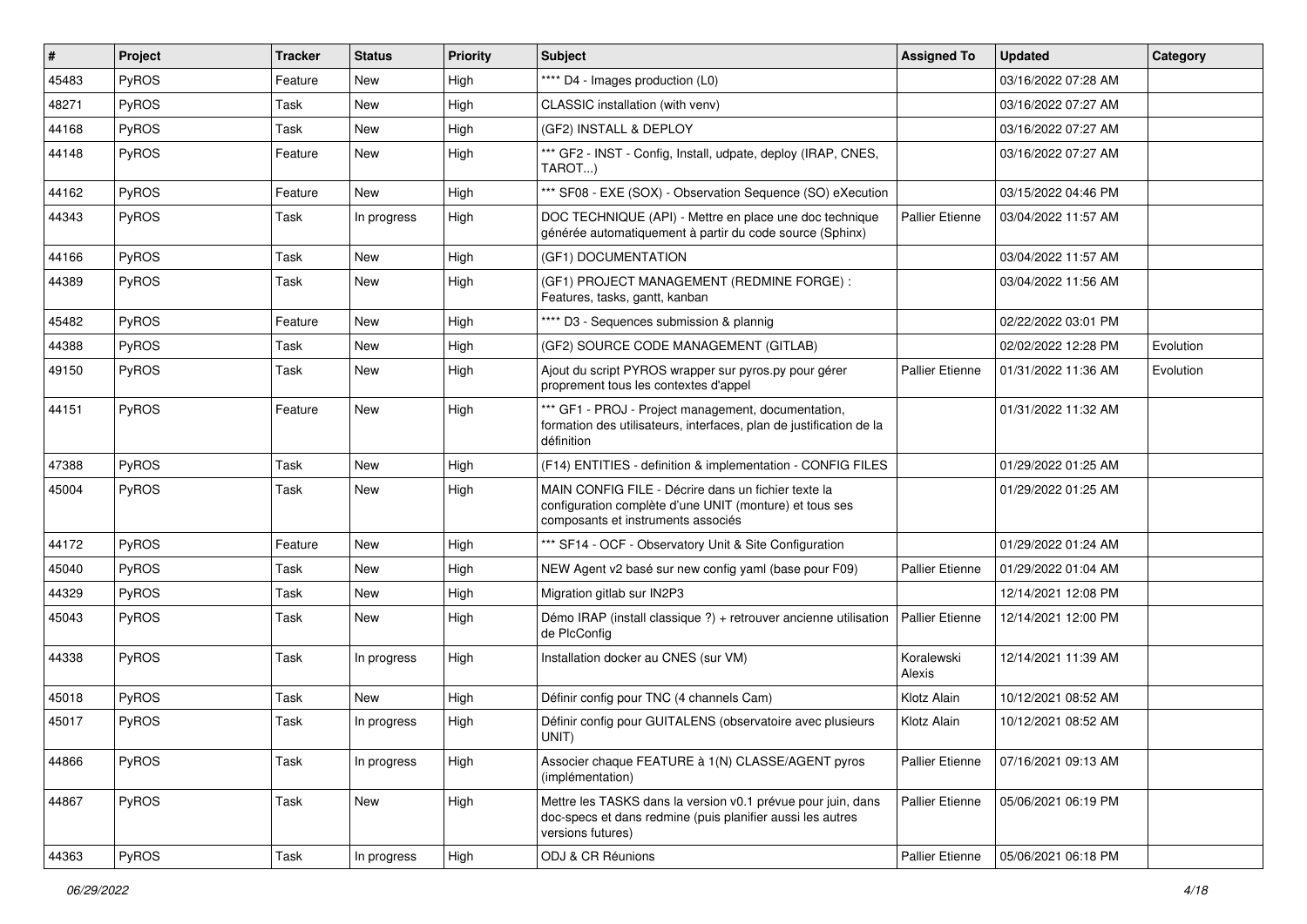| #     | Project                 | <b>Tracker</b> | <b>Status</b> | <b>Priority</b> | <b>Subject</b>                                                                  | <b>Assigned To</b>     | <b>Updated</b>      | Category   |
|-------|-------------------------|----------------|---------------|-----------------|---------------------------------------------------------------------------------|------------------------|---------------------|------------|
| 45000 | PyROS                   | Task           | New           | High            | Generic commands grammar description & management                               |                        | 05/06/2021 05:05 PM |            |
| 44334 | PyROS                   | Task           | In progress   | High            | (F08) Intégration protocole INDI                                                |                        | 05/06/2021 05:05 PM |            |
| 44344 | PyROS                   | Task           | In progress   | High            | Définir un style de codage (source et test)                                     | Pallier Etienne        | 05/06/2021 03:38 PM |            |
| 44361 | PyROS                   | Task           | In progress   | High            | Mettre à jour gitlab in2p3 et changer le remote de nous tous<br>(remplace irap) | Pallier Etienne        | 05/06/2021 03:37 PM |            |
| 44354 | PyROS                   | Task           | In progress   | High            | Installer, tester, faire fonctionner, et comprendre ce protocole<br>sur linux   | Klotz Alain            | 05/06/2021 02:47 PM |            |
| 44362 | PyROS                   | Task           | New           | High            | Lier commits à tasks (commit auto close tasks)                                  | <b>Pallier Etienne</b> | 03/29/2021 03:49 PM |            |
| 432   | Smurf                   | <b>Bug</b>     | New           | High            | creation de fichiers vides                                                      |                        | 04/23/2021 11:44 AM |            |
| 8995  | SphereLib               | Bug            | New           | High            | python2.7-config                                                                |                        | 01/28/2015 04:21 PM |            |
| 7736  | <b>Topology Manager</b> | <b>Bug</b>     | <b>New</b>    | High            | Generate electronic config files without GTS                                    | Legay Eric             | 09/22/2014 05:12 PM | <b>GUI</b> |
| 7587  | <b>Topology Manager</b> | <b>Bug</b>     | New           | High            | Replace an item                                                                 |                        | 06/30/2014 05:42 PM |            |
| 5725  | <b>Topology Manager</b> | Feature        | Assigned      | High            | propagation of OFF status to the GTS tree                                       | Ralet Damian           | 01/10/2014 05:25 PM |            |
| 423   | TReqS                   | Feature        | New           | High            | Écrire une toolbox pour administration                                          |                        | 03/24/2015 04:40 PM |            |
| 714   | <b>TRegS</b>            | <b>Bug</b>     | <b>New</b>    | High            | Annuler un staging en cours                                                     |                        | 03/24/2015 04:34 PM |            |
| 388   | TReqS                   | Feature        | New           | High            | Possibilités d'interactions avec le serveur TReqS                               |                        | 03/24/2015 04:06 PM |            |
| 7706  | <b>AGATA</b>            | <b>Bug</b>     | New           | Normal          | update IRC services                                                             | Legay Eric             | 07/10/2014 12:35 PM |            |
| 8327  | <b>AGATA DAQ</b>        | Support        | Feedback      | Normal          | Adding VAMOS configuration file                                                 | Saillant Frédéric      | 10/24/2014 01:05 PM | GCC        |
| 7655  | <b>AGATA DAQ</b>        | <b>Bug</b>     | New           | Normal          | E-log                                                                           |                        | 07/08/2014 09:46 AM |            |
| 5838  | <b>AGATA DAQ</b>        | Support        | <b>New</b>    | Normal          | /agatadisks                                                                     | Aubert Yann            | 01/17/2014 06:07 PM |            |
| 5765  | <b>AGATA DAQ</b>        | <b>Bug</b>     | New           | Normal          | Anode01                                                                         |                        | 01/08/2014 02:44 PM |            |
| 16764 | APCScheduler            | Task           | Assigned      | Normal          | Réunion TEST                                                                    | Colley<br>Jean-Marc    | 01/26/2017 06:44 PM |            |
| 3039  | APCScheduler            | Feature        | <b>New</b>    | Normal          | création de tarball sans exécutable                                             |                        | 07/31/2012 06:11 PM |            |
| 44732 | Atrium - IPNO           | Story          | New           | Normal          | Fermeture du projet ?                                                           | Poux Veronique         | 04/21/2021 07:56 AM |            |
| 13262 | C <sub>3F2</sub>        | <b>Bug</b>     | New           | Normal          | improve management of Lomon parameters to explain non<br>convergence            |                        | 05/02/2016 10:04 AM |            |
| 13260 | C <sub>3F2</sub>        | <b>Bug</b>     | Assigned      | Normal          | Better protection from code injection with PQescape                             | Lafage Vincent         | 05/02/2016 09:56 AM |            |
| 13261 | C <sub>3F2</sub>        | Bug            | Assigned      | Normal          | Read double directly as binary format with PQexecParams or<br>PQexecPrepared    | Lafage Vincent         | 05/02/2016 09:55 AM |            |
| 16628 | CC-IN2P3                | Support        | New           | Normal          | Sèche cheveux dans le vestiaire                                                 |                        | 01/12/2017 02:37 PM |            |
| 13226 | <b>CLASS</b>            | <b>Bug</b>     | New           | Normal          | Typo in prompt                                                                  | LENIAU<br>Baptiste     | 04/28/2016 01:44 AM |            |
| 11522 | <b>CLASS</b>            | Task           | New           | Normal          | Separate the separation plant from the fabrication plant                        |                        | 12/16/2015 10:22 AM |            |
| 11059 | CLASS                   | Bug            | New           | Normal          | Bad packaging of 4.1.0.tar.gaz                                                  |                        | 10/09/2015 06:31 AM |            |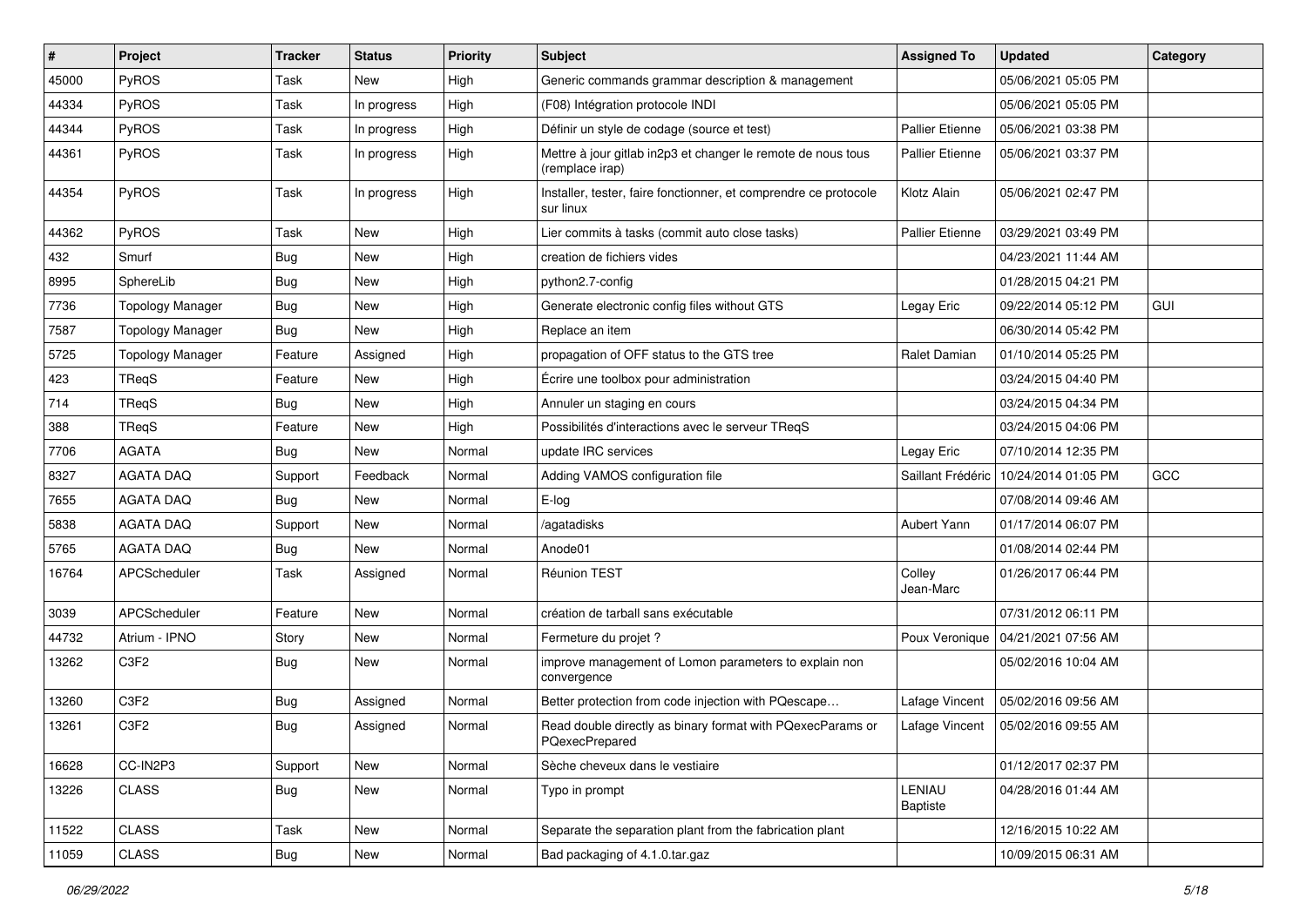| #     | Project                              | <b>Tracker</b> | <b>Status</b> | <b>Priority</b> | Subject                                                | <b>Assigned To</b>                 | <b>Updated</b>      | Category        |
|-------|--------------------------------------|----------------|---------------|-----------------|--------------------------------------------------------|------------------------------------|---------------------|-----------------|
| 10871 | <b>CLASS</b>                         | Feature        | New           | Normal          | Nominal Power                                          |                                    | 09/10/2015 05:27 PM |                 |
| 10786 | <b>CLASS</b>                         | <b>Bug</b>     | New           | Normal          | CLASS Stopped by a "KILL" signal                       |                                    | 08/31/2015 07:00 PM |                 |
| 10255 | <b>CLASS</b>                         | Feature        | <b>New</b>    | Normal          | Take into account Load Factor Evolution                | <b>MOUGINOT</b><br><b>Baptiste</b> | 06/26/2015 11:33 AM |                 |
| 10065 | <b>CLASS</b>                         | Support        | <b>New</b>    | Normal          | Multi-Threading in CLASS                               |                                    | 06/05/2015 11:30 AM |                 |
| 9784  | <b>CLASS</b>                         | Bug            | In progress   | Normal          | Wrong diagnosis                                        | <b>MOUGINOT</b><br><b>Baptiste</b> | 05/05/2015 02:21 PM |                 |
| 9789  | <b>CLASS</b>                         | Feature        | <b>New</b>    | Normal          | Multi Stream in EQM                                    |                                    | 04/29/2015 12:12 PM |                 |
| 9788  | <b>CLASS</b>                         | Feature        | <b>New</b>    | Normal          | Multi Stream in FabricationPlant                       |                                    | 04/29/2015 12:10 PM |                 |
| 9787  | <b>CLASS</b>                         | Feature        | <b>New</b>    | Normal          | Multi Stream in FabricationPlant/EQM                   |                                    | 04/29/2015 12:10 PM |                 |
| 7379  | <b>CLASS</b>                         | Feature        | <b>New</b>    | Normal          | FrontEnd                                               | <b>MOUGINOT</b><br><b>Baptiste</b> | 06/11/2014 11:05 AM |                 |
| 6748  | <b>CLASS</b>                         | Feature        | New           | Normal          | Charger un parc présimulé à partir du .root            |                                    | 04/03/2014 11:36 AM |                 |
| 6062  | <b>CLASS</b>                         | <b>Bug</b>     | New           | Normal          | FabricationPLant Parallelisation (in CLASS.cxx)        |                                    | 02/10/2014 11:59 AM |                 |
| 8669  | <b>DCOD</b>                          | <b>Bug</b>     | <b>New</b>    | Normal          | error during compilation                               |                                    | 12/05/2014 06:19 PM |                 |
| 8668  | <b>DCOD</b>                          | Feature        | <b>New</b>    | Normal          | filterdiff is missing                                  |                                    | 12/05/2014 06:17 PM |                 |
| 8667  | <b>DCOD</b>                          | Feature        | <b>New</b>    | Normal          | uuid missing                                           |                                    | 12/05/2014 06:14 PM |                 |
| 5759  | Electronic Control and<br>Monitoring | Bug            | Feedback      | Normal          | bug checknarvalnodes 1                                 | Ralet Damian                       | 01/17/2014 10:54 AM |                 |
| 5795  | Electronic Control and<br>Monitoring | Bug            | Feedback      | Normal          | Time out digitizer sever                               | Pietri Stephane                    | 01/13/2014 10:32 AM |                 |
| 12993 | ENX                                  | Bug            | New           | Normal          | init.enx                                               | Dosme Nicolas                      | 03/30/2016 02:37 PM | <b>ENX Core</b> |
| 8693  | ENX                                  | Feature        | <b>New</b>    | Normal          | sauver log_level                                       |                                    | 12/09/2014 03:54 PM | <b>ENX Core</b> |
| 5448  | ENX                                  | <b>Bug</b>     | <b>New</b>    | Normal          | configure enx                                          |                                    | 10/30/2013 10:31 AM | <b>ENX Core</b> |
| 4184  | ENX                                  | <b>Bug</b>     | Feedback      | Normal          | fonctionnement ENX linux 64 bits avec gnat_pro-7.1.1   | Peyré Jean                         | 06/11/2013 09:11 PM | <b>Drivers</b>  |
| 659   | <b>ENX</b>                           | Feature        | <b>New</b>    | Normal          | Gestion des arbres DOM                                 |                                    | 01/16/2013 11:33 AM | <b>ENX Core</b> |
| 5547  | G4IDS                                | Task           | <b>New</b>    | Normal          | [Three Body Decay]                                     | Sotty<br>Christophe                | 11/22/2013 01:47 PM |                 |
| 5535  | G4IDS                                | Task           | <b>New</b>    | Normal          | [Config 2009-2012] Beta-"gamma (induced)" coincidences | Sotty<br>Christophe                | 11/20/2013 02:39 PM |                 |
| 5538  | G4IDS                                | Task           | New           | Normal          | [Config 2009-2012] MiniBall Efficiency                 | Sotty<br>Christophe                | 11/20/2013 02:35 PM |                 |
| 51461 | <b>GRAND</b>                         | Task           | New           | Normal          | WP 4.4: pipeline simulation                            |                                    | 06/24/2022 03:13 PM | soft simu       |
| 51442 | GRAND                                | Task           | <b>New</b>    | Normal          | WP 4.3: workflow and scheduler                         |                                    | 06/24/2022 03:03 PM | infra soft      |
| 49899 | <b>GRAND</b>                         | Task           | New           | Normal          | WP 2.4: antenna network simulation                     |                                    | 06/24/2022 02:48 PM |                 |
| 49895 | <b>GRAND</b>                         | Task           | New           | Normal          | WP 2: GRANDLIB modelization and software               |                                    | 06/24/2022 02:48 PM |                 |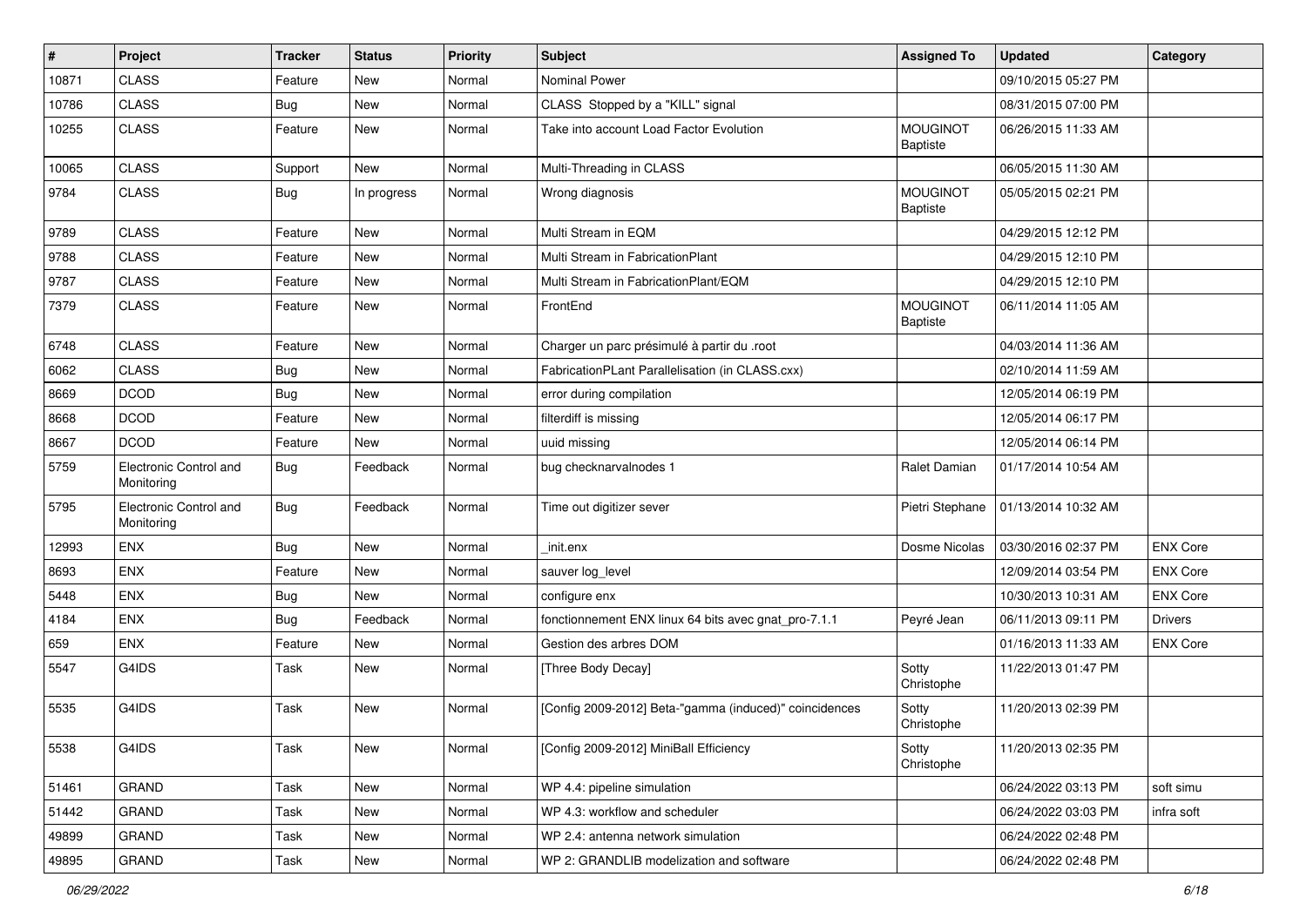| $\sharp$ | Project      | <b>Tracker</b> | <b>Status</b> | <b>Priority</b> | Subject                                        | <b>Assigned To</b>   | <b>Updated</b>      | Category   |
|----------|--------------|----------------|---------------|-----------------|------------------------------------------------|----------------------|---------------------|------------|
| 49898    | <b>GRAND</b> | Task           | <b>New</b>    | Normal          | WP 2.3: unit detector modeling and coding      |                      | 06/24/2022 02:11 PM |            |
| 49910    | <b>GRAND</b> | Task           | New           | Normal          | WP 3.1: manage data event DB                   |                      | 06/24/2022 01:55 PM |            |
| 51444    | <b>GRAND</b> | Task           | New           | Normal          | WP 3.5: infra documentation                    |                      | 06/24/2022 01:50 PM | infra soft |
| 49909    | <b>GRAND</b> | Task           | New           | Normal          | WP 3: software infra and database              |                      | 06/24/2022 01:48 PM |            |
| 49914    | <b>GRAND</b> | Task           | New           | Normal          | WP 3.4: code distribution, software env.       |                      | 06/24/2022 01:41 PM |            |
| 49928    | <b>GRAND</b> | Task           | New           | Normal          | WP 6.3: testbench                              |                      | 06/24/2022 12:58 PM |            |
| 49927    | <b>GRAND</b> | Task           | <b>New</b>    | Normal          | WP 6.2: analytical method                      |                      | 06/24/2022 12:41 PM |            |
| 49939    | <b>GRAND</b> | Task           | New           | Normal          | WP 9.4: data taking                            |                      | 06/23/2022 08:19 PM |            |
| 49929    | <b>GRAND</b> | Task           | New           | Normal          | WP 6.4: frontend implementation                |                      | 04/14/2022 02:24 PM |            |
| 49945    | <b>GRAND</b> | Task           | New           | Normal          | WP 11: improvement dating of events            | voisin vincent       | 03/22/2022 02:31 PM |            |
| 49936    | <b>GRAND</b> | Task           | <b>New</b>    | Normal          | WP 9.1: detector design adaptation             |                      | 03/21/2022 03:18 PM |            |
| 49926    | <b>GRAND</b> | Task           | New           | Normal          | WP 6.1: neuronal network method                |                      | 03/21/2022 01:40 PM |            |
| 49930    | <b>GRAND</b> | Task           | New           | Normal          | WP 7: second level trigger (SLT)               |                      | 03/21/2022 10:28 AM |            |
| 49934    | <b>GRAND</b> | Task           | New           | Normal          | WP 8.3: trigger evaluation                     |                      | 03/21/2022 10:28 AM |            |
| 49931    | <b>GRAND</b> | Task           | New           | Normal          | WP 8: data reconstruction study                |                      | 03/21/2022 10:28 AM |            |
| 49925    | <b>GRAND</b> | Task           | <b>New</b>    | Normal          | WP 6: first level trigger (FLT)                |                      | 03/21/2022 10:28 AM |            |
| 49908    | <b>GRAND</b> | Task           | New           | Normal          | WP 1.3 : LPNHE WP coordination                 | Martineau<br>Olivier | 03/20/2022 05:35 PM |            |
| 49911    | <b>GRAND</b> | Task           | New           | Normal          | WP 3.2: calibration monotoring DB              |                      | 03/18/2022 05:13 PM |            |
| 49924    | <b>GRAND</b> | Task           | <b>New</b>    | Normal          | WP 5.2: noise event selection                  |                      | 03/18/2022 05:13 PM |            |
| 49923    | <b>GRAND</b> | Task           | New           | Normal          | WP 5.5: EAS selection                          |                      | 03/18/2022 05:13 PM |            |
| 49922    | <b>GRAND</b> | Task           | New           | Normal          | WP 5.4: reconstruction                         |                      | 03/18/2022 05:13 PM |            |
| 49918    | <b>GRAND</b> | Task           | New           | Normal          | WP 5: GP 13/100 experimental DB analysis       |                      | 03/18/2022 05:13 PM |            |
| 49901    | <b>GRAND</b> | Task           | New           | Normal          | WP 2.6: common tools                           |                      | 03/18/2022 05:13 PM |            |
| 49921    | <b>GRAND</b> | Task           | New           | Normal          | WP 5.3: calibration                            |                      | 03/18/2022 05:13 PM |            |
| 49919    | <b>GRAND</b> | Task           | New           | Normal          | WP 5.1: data taking                            |                      | 03/18/2022 05:13 PM |            |
| 49905    | <b>GRAND</b> | Task           | New           | Normal          | WP 1: GRAND management                         |                      | 03/18/2022 05:13 PM |            |
| 49906    | <b>GRAND</b> | Task           | New           | Normal          | WP 1.1: finance                                |                      | 03/18/2022 05:13 PM |            |
| 49904    | GRAND        | Task           | New           | Normal          | WP 2.9: detector monotoring                    |                      | 03/18/2022 05:13 PM |            |
| 49903    | GRAND        | Task           | New           | Normal          | WP 2.8: detector calibration                   |                      | 03/18/2022 05:13 PM |            |
| 49902    | <b>GRAND</b> | Task           | New           | Normal          | WP 2.7: code quality and documentation         | Colley<br>Jean-Marc  | 03/18/2022 05:13 PM |            |
| 49896    | GRAND        | Task           | New           | Normal          | WP 2.1: software architecture and optimization |                      | 03/18/2022 05:13 PM |            |
| 49944    | GRAND        | Task           | New           | Normal          | WP 10.3: data analysis                         |                      | 03/18/2022 04:45 PM |            |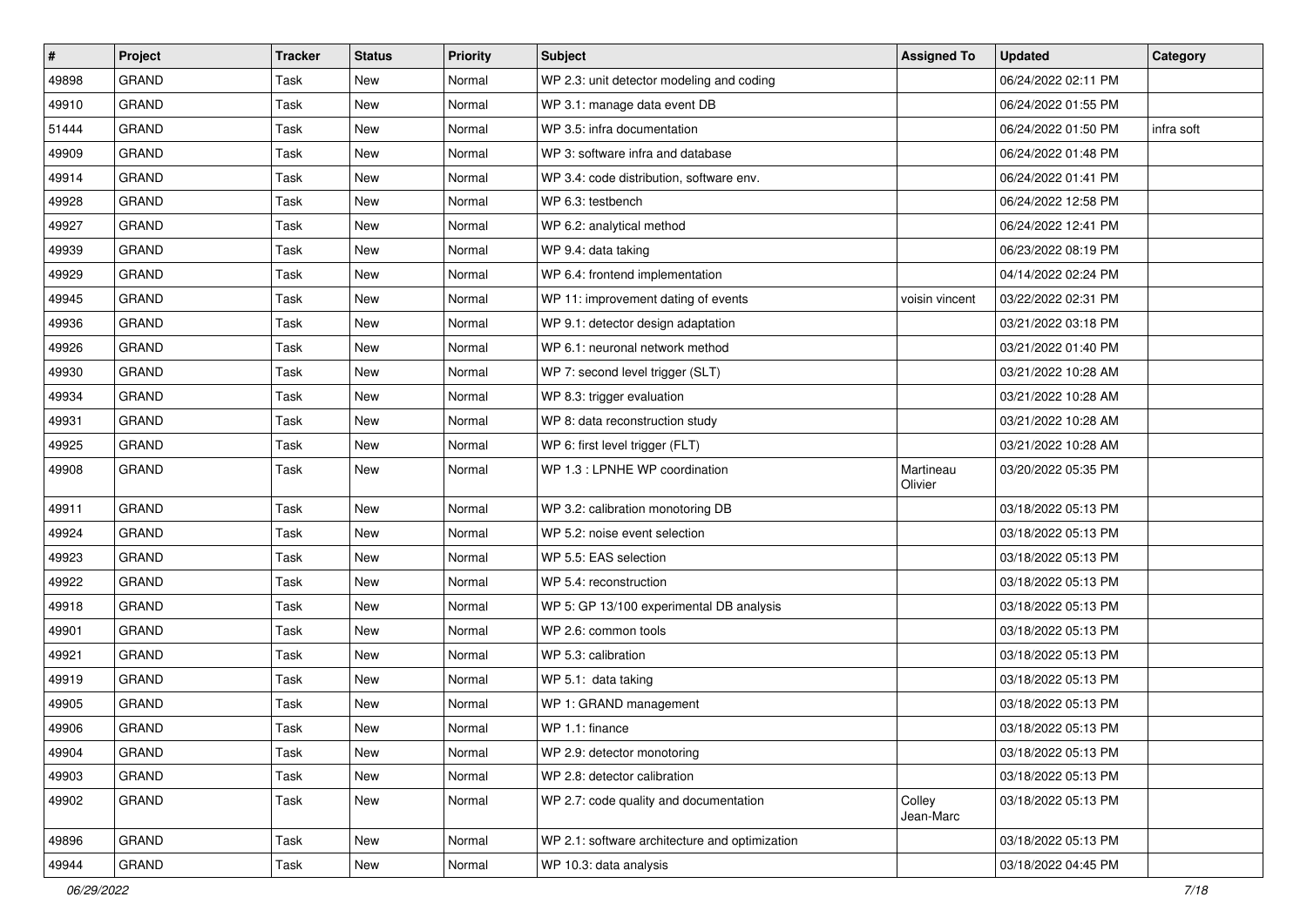| #     | Project       | <b>Tracker</b> | <b>Status</b> | <b>Priority</b> | Subject                                                                            | <b>Assigned To</b> | <b>Updated</b>      | Category |
|-------|---------------|----------------|---------------|-----------------|------------------------------------------------------------------------------------|--------------------|---------------------|----------|
| 49943 | <b>GRAND</b>  | Task           | New           | Normal          | WP 10.2: data taking                                                               |                    | 03/18/2022 04:45 PM |          |
| 49942 | <b>GRAND</b>  | Task           | New           | Normal          | WP 10.1: deployment                                                                |                    | 03/18/2022 04:45 PM |          |
| 49941 | <b>GRAND</b>  | Task           | New           | Normal          | WP 10: GP 300 setup                                                                |                    | 03/18/2022 04:45 PM |          |
| 49933 | <b>GRAND</b>  | Task           | New           | Normal          | WP 8.2: final reconstruction                                                       |                    | 03/18/2022 04:39 PM |          |
| 49932 | <b>GRAND</b>  | Task           | New           | Normal          | WP 8.1: SLT info definition                                                        |                    | 03/18/2022 04:39 PM |          |
| 49940 | <b>GRAND</b>  | Task           | New           | Normal          | WP 9.5: data analysis                                                              |                    | 03/18/2022 03:35 PM |          |
| 49937 | <b>GRAND</b>  | Task           | <b>New</b>    | Normal          | WP 9.2: production detector adaptation                                             |                    | 03/18/2022 03:32 PM |          |
| 49938 | <b>GRAND</b>  | Task           | New           | Normal          | WP 9.3: deployment commissioning                                                   |                    | 03/18/2022 03:27 PM |          |
| 49917 | <b>GRAND</b>  | Task           | New           | Normal          | WP 4.2: validation                                                                 |                    | 03/18/2022 03:08 PM |          |
| 49916 | <b>GRAND</b>  | Task           | <b>New</b>    | Normal          | WP 4.1: production, storing & management                                           |                    | 03/18/2022 03:06 PM |          |
| 49912 | <b>GRAND</b>  | Task           | <b>New</b>    | Normal          | WP 3.3: manage software infra : CI, quality, DB engine                             |                    | 03/18/2022 03:03 PM |          |
| 49900 | <b>GRAND</b>  | Task           | New           | Normal          | WP 2.5: reconstruction method                                                      |                    | 03/18/2022 02:57 PM |          |
| 49897 | <b>GRAND</b>  | Task           | New           | Normal          | WP 2.2: input output format fie                                                    |                    | 03/18/2022 12:22 AM |          |
| 49935 | <b>GRAND</b>  | Task           | New           | Normal          | WP 9: Nançay setup                                                                 |                    | 03/18/2022 12:20 AM |          |
| 49915 | <b>GRAND</b>  | Task           | <b>New</b>    | Normal          | WP 4: Creating GRAND simulation                                                    |                    | 03/18/2022 12:20 AM |          |
| 9525  | <b>IGOSat</b> | Task           | New           | Normal          | (ODB / SCAO) Conception de la SCAO / Interfaçage avec<br><b>I'ODB</b>              |                    | 03/27/2015 10:11 AM |          |
| 9528  | <b>IGOSat</b> | Task           | <b>New</b>    | Normal          | phases projet                                                                      |                    | 03/24/2015 03:58 PM |          |
| 9137  | <b>IGOSat</b> | Task           | <b>New</b>    | Normal          | (PRO) Phase C                                                                      |                    | 03/24/2015 03:58 PM |          |
| 9136  | <b>IGOSat</b> | Task           | <b>New</b>    | Normal          | (PRO) Phase B                                                                      |                    | 03/24/2015 03:58 PM |          |
| 9099  | <b>IGOSat</b> | Task           | In progress   | Normal          | (PRO) Phase A                                                                      |                    | 03/24/2015 03:58 PM |          |
| 9527  | <b>IGOSat</b> | Task           | New           | Normal          | (SAE / ODB) Réalisation de cartes électroniques pour le<br>satellite IGOSat        |                    | 03/24/2015 03:52 PM |          |
| 9526  | <b>IGOSat</b> | Task           | New           | Normal          | (SCI) Electronique d'acquisition de l'instrument Scintillateur                     |                    | 03/24/2015 03:50 PM |          |
| 9524  | <b>IGOSat</b> | Task           | New           | Normal          | (ODB) Logiciel de Vol                                                              |                    | 03/24/2015 03:41 PM |          |
| 9111  | <b>IGOSat</b> | Task           | Assigned      | Normal          | (TEL) Mise en oeuvre de la carte de télécommunication                              |                    | 03/24/2015 03:36 PM |          |
| 9151  | <b>IGOSat</b> | Task           | New           | Normal          | (ODB) Code de simulation fonctionelle                                              |                    | 02/18/2015 05:13 PM |          |
| 9116  | <b>IGOSat</b> | Task           | Assigned      | Normal          | (STM) Conception mécanique                                                         |                    | 02/11/2015 03:43 PM |          |
| 9115  | <b>IGOSat</b> | Task           | Assigned      | Normal          | (SCI) Banc de test du scintillateur, simulations et estimation de<br>la dose reçue |                    | 02/11/2015 03:41 PM |          |
| 9109  | <b>IGOSat</b> | Task           | Assigned      | Normal          | (SYS) Ingénierie système                                                           |                    | 02/11/2015 02:05 PM |          |
| 9108  | <b>IGOSat</b> | Task           | Assigned      | Normal          | (SCA) Modélisation de la boucle de contrôle SCAO                                   |                    | 02/11/2015 02:00 PM |          |
| 9098  | <b>IGOSat</b> | Task           | Assigned      | Normal          | (SCA) Capteurs d'attitude et Banc de Contrôle                                      |                    | 02/11/2015 01:57 PM |          |
| 9103  | <b>IGOSat</b> | Task           | Assigned      | Normal          | (SCI) Banc de test du scintillateur                                                |                    | 02/10/2015 06:48 PM |          |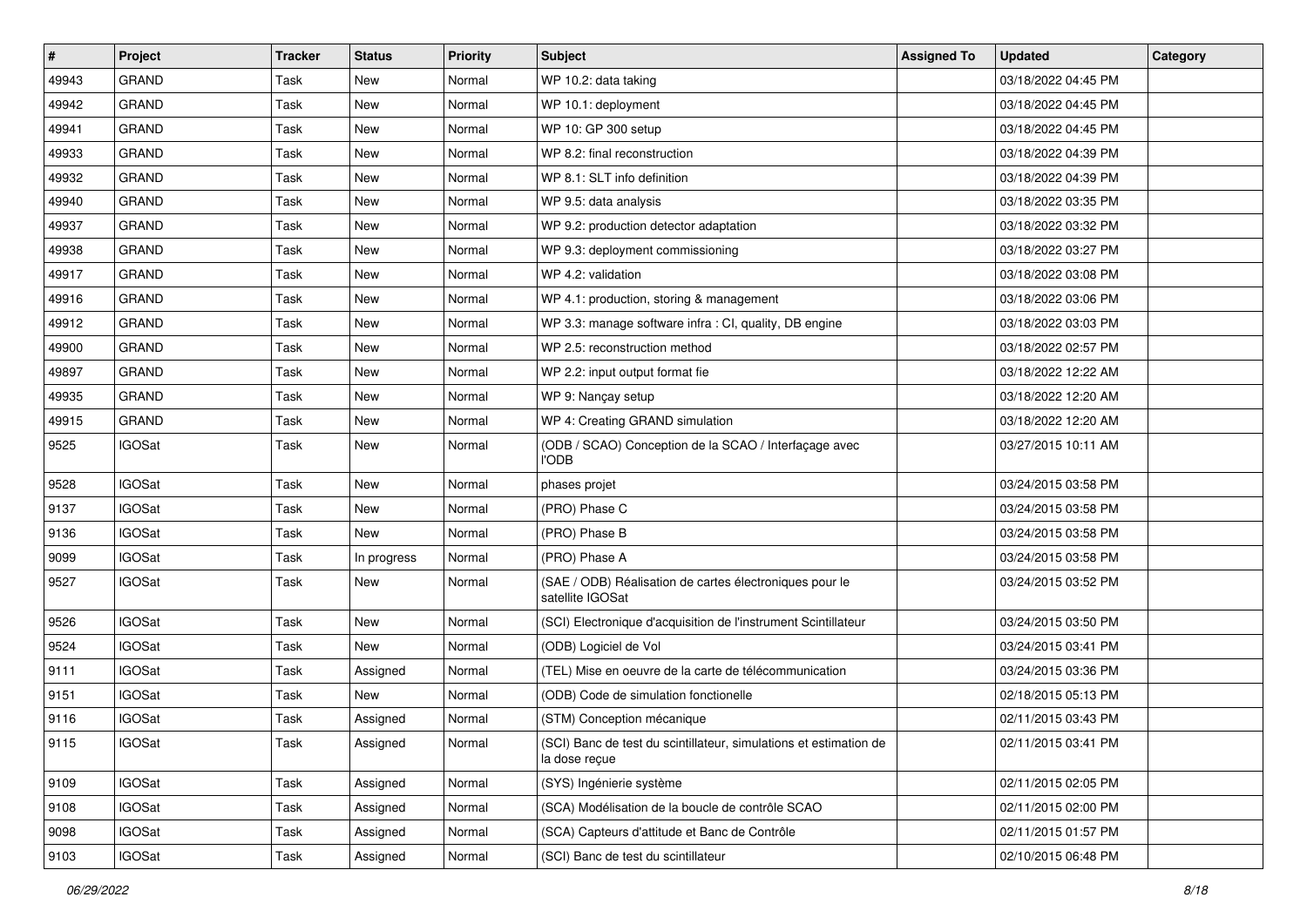| $\vert$ # | Project       | <b>Tracker</b> | <b>Status</b> | <b>Priority</b> | Subject                                                                                                        | <b>Assigned To</b>    | <b>Updated</b>      | Category |
|-----------|---------------|----------------|---------------|-----------------|----------------------------------------------------------------------------------------------------------------|-----------------------|---------------------|----------|
| 9102      | <b>IGOSat</b> | Task           | Assigned      | Normal          | (SOL) Conception de la station sol                                                                             |                       | 02/10/2015 06:48 PM |          |
| 9101      | <b>IGOSat</b> | Task           | Assigned      | Normal          | (STM) Réalisation d'un modèle structurel et thermique                                                          |                       | 02/10/2015 06:48 PM |          |
| 9100      | <b>IGOSat</b> | Task           | Assigned      | Normal          | (SAE) Réalisation d'un banc de test du système d'alimentation<br>électrique                                    |                       | 02/10/2015 06:48 PM |          |
| 35994     | IN2P3-Forge   | Support        | New           | Normal          | Synchronisation demandée pour un serveur Mercurial                                                             |                       | 01/11/2019 03:10 PM |          |
| 9491      | JEM-EUSO      | Support        | New           | Normal          | I need to access also to AWG Euso balloon documents                                                            |                       | 03/18/2015 03:36 PM |          |
| 7641      | KickSlot      | Feature        | In progress   | Normal          | Procédure perte mot de passe                                                                                   | <b>Flieller Cyril</b> | 09/04/2014 02:55 PM |          |
| 47957     | LabInvent     | Feature        | New           | Normal          | *** F - ENTITY - Les GROUPES (de User ou Materiel) :<br>Thématique, Métier, Projet, Site (+ Pole ou Service ?) |                       | 12/13/2021 11:12 AM |          |
| 47862     | LabInvent     | Feature        | <b>New</b>    | Normal          | *** F - ENTITY - Prets (de Materiel)                                                                           |                       | 12/13/2021 11:10 AM |          |
| 47895     | LabInvent     | Feature        | New           | Normal          | *** F - ENTITY - Documents attachés (à Materiel ou Suivi)                                                      |                       | 12/13/2021 11:09 AM |          |
| 48223     | LabInvent     | Task           | <b>New</b>    | Normal          | instance perso (docker)                                                                                        |                       | 12/13/2021 11:08 AM |          |
| 47865     | LabInvent     | Feature        | New           | Normal          | *** F - Configuration générale                                                                                 |                       | 12/13/2021 11:06 AM |          |
| 48222     | LabInvent     | Task           | <b>New</b>    | Normal          | (NEW func) Gérer Suivi d'un User                                                                               |                       | 12/13/2021 10:39 AM |          |
| 48005     | LabInvent     | Task           | <b>New</b>    | Normal          | <b>Bugfix toutes les Deprecated Errors</b>                                                                     |                       | 12/06/2021 02:37 PM |          |
| 47869     | LabInvent     | Feature        | New           | Normal          | *** F - Tests                                                                                                  |                       | 12/06/2021 02:28 PM |          |
| 47946     | LabInvent     | Task           | <b>New</b>    | Normal          | classic only                                                                                                   |                       | 12/03/2021 09:50 AM |          |
| 47873     | LabInvent     | Task           | New           | Normal          | Model (Entity & Table)                                                                                         |                       | 12/01/2021 09:37 AM |          |
| 47966     | LabInvent     | Task           | New           | Normal          | Ajouter test Commande (avec devis joint)                                                                       |                       | 11/30/2021 04:17 PM |          |
| 47870     | LabInvent     | Task           | <b>New</b>    | Normal          | Tests (Materiels)                                                                                              |                       | 11/30/2021 03:38 PM |          |
| 47951     | LabInvent     | Feature        | New           | Normal          | *** F - Etiquettes & Imprimantes                                                                               |                       | 11/30/2021 01:42 PM |          |
| 47913     | LabInvent     | Task           | New           | Normal          | ROLES (profils)                                                                                                |                       | 11/30/2021 01:39 PM |          |
| 47868     | LabInvent     | Task           | New           | Normal          | *** F - Super Entité (AppController, AppTable)                                                                 |                       | 11/30/2021 01:34 PM |          |
| 47885     | LabInvent     | Task           | <b>New</b>    | Normal          | filtrage (voir formulaire index)                                                                               |                       | 11/30/2021 01:30 PM |          |
| 47883     | LabInvent     | Task           | <b>New</b>    | Normal          | formulaire de recherche multi-critères                                                                         |                       | 11/30/2021 01:30 PM |          |
| 47871     | LabInvent     | Task           | New           | Normal          | Autorisations                                                                                                  |                       | 11/30/2021 01:29 PM |          |
| 47954     | LabInvent     | Task           | <b>New</b>    | Normal          | 1 - CREATED                                                                                                    |                       | 11/30/2021 01:27 PM |          |
| 47953     | LabInvent     | Task           | <b>New</b>    | Normal          | 2a - TOBEORDERED (optionnel)                                                                                   |                       | 11/30/2021 01:27 PM |          |
| 47935     | Lablnvent     | Task           | New           | Normal          | 2b - VALIDATED                                                                                                 |                       | 11/30/2021 01:27 PM |          |
| 47930     | LabInvent     | Task           | New           | Normal          | *** F - ENTITY - QrCode                                                                                        |                       | 11/30/2021 01:26 PM |          |
| 47907     | LabInvent     | Task           | New           | Normal          | *** F - Config YAML (champs materiels) : champs obligatoires,<br>recommandés, ou readonly                      |                       | 11/30/2021 01:25 PM |          |
| 47893     | LabInvent     | Task           | New           | Normal          | Views                                                                                                          |                       | 11/30/2021 01:21 PM |          |
| 47889     | LabInvent     | Task           | New           | Normal          | Changer statut - setStatusTo*()                                                                                |                       | 11/30/2021 01:19 PM |          |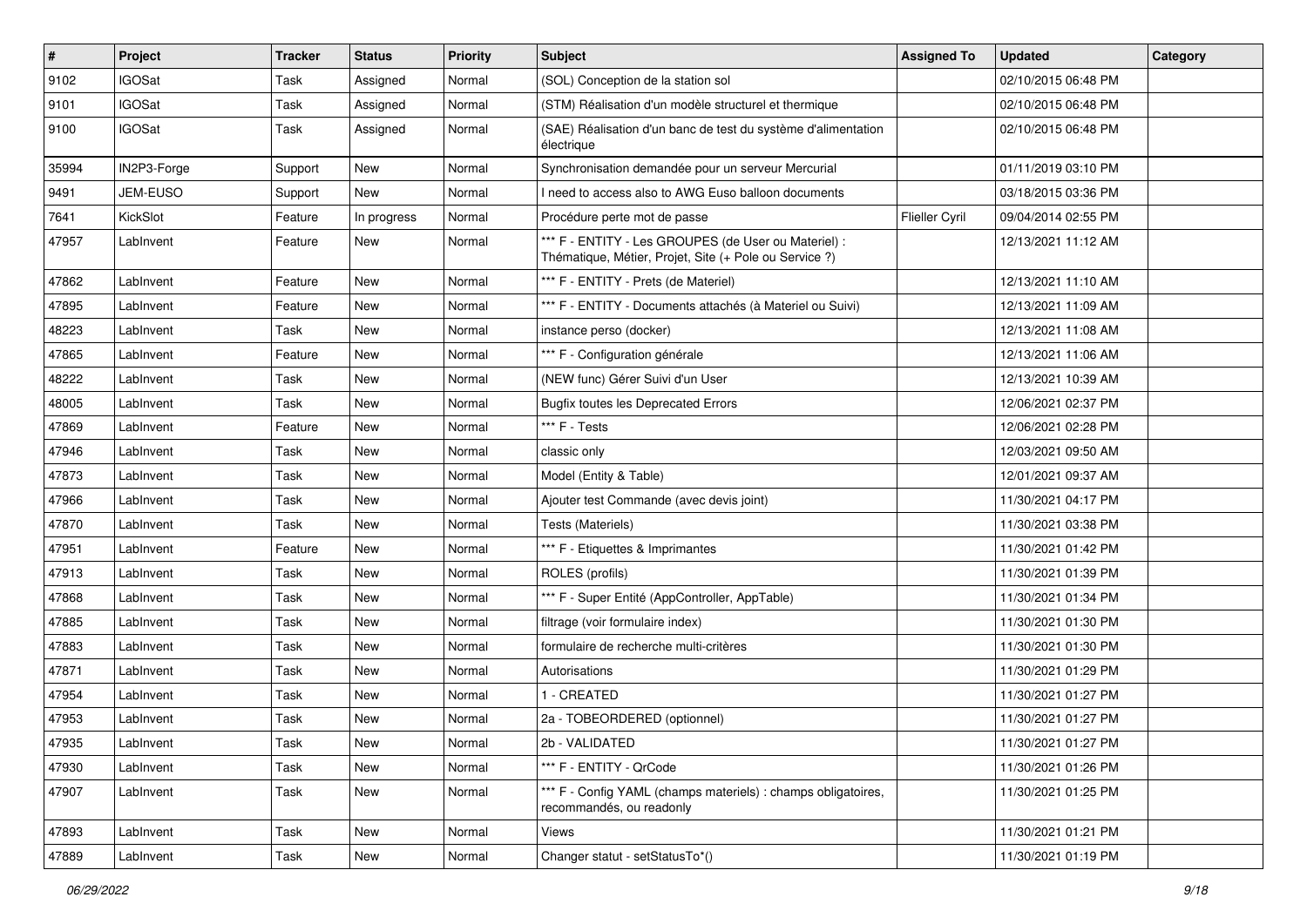| $\sharp$ | Project   | <b>Tracker</b> | <b>Status</b> | <b>Priority</b> | Subject                                                                                                                   | <b>Assigned To</b> | <b>Updated</b>      | Category                      |
|----------|-----------|----------------|---------------|-----------------|---------------------------------------------------------------------------------------------------------------------------|--------------------|---------------------|-------------------------------|
| 47880    | LabInvent | Task           | <b>New</b>    | Normal          | Read - index                                                                                                              |                    | 11/30/2021 01:16 PM |                               |
| 47932    | LabInvent | Feature        | <b>New</b>    | Normal          | *** F - DOC (documentation)                                                                                               |                    | 11/30/2021 01:10 PM |                               |
| 47959    | LabInvent | Task           | <b>New</b>    | Normal          | *** F - ENTITY - Fournisseurs                                                                                             |                    | 11/30/2021 12:57 PM |                               |
| 47864    | LabInvent | Feature        | New           | Normal          | *** F - ENTITY - Autres                                                                                                   |                    | 11/30/2021 12:57 PM |                               |
| 47958    | LabInvent | Task           | <b>New</b>    | Normal          | delete (generic)                                                                                                          |                    | 11/30/2021 12:47 PM |                               |
| 47950    | LabInvent | Task           | <b>New</b>    | Normal          | DB complète à mettre à jour                                                                                               |                    | 11/30/2021 12:26 PM |                               |
| 47945    | LabInvent | Task           | <b>New</b>    | Normal          | ALL                                                                                                                       |                    | 11/30/2021 12:23 PM |                               |
| 47925    | LabInvent | Task           | New           | Normal          | (après cakephp v4) Passer à Php 8                                                                                         |                    | 11/30/2021 11:48 AM |                               |
| 47924    | LabInvent | Task           | New           | Normal          | (après 3.9) Passer à v4                                                                                                   |                    | 11/30/2021 11:48 AM |                               |
| 47911    | LabInvent | Task           | New           | Normal          | Create/Update (add edit generic)                                                                                          |                    | 11/30/2021 11:04 AM |                               |
| 37461    | Lavoisier | Feature        | New           | Normal          | add support for jdk 11                                                                                                    |                    | 04/25/2019 01:53 PM |                               |
| 35692    | Lavoisier | Bug            | <b>New</b>    | Normal          | namespace not removed for a given use-case                                                                                |                    | 11/27/2018 05:35 PM |                               |
| 34801    | Lavoisier | Feature        | New           | Normal          | add support for attribute @if in element view/variable                                                                    |                    | 07/31/2018 12:57 PM |                               |
| 33857    | Lavoisier | Bug            | <b>New</b>    | Normal          | post-processors namespace mapping must be defined in view                                                                 |                    | 06/18/2018 01:29 PM | Engine                        |
| 32928    | Lavoisier | Feature        | <b>New</b>    | Normal          | support enumeration in route properties                                                                                   |                    | 05/18/2018 02:23 PM | Service                       |
| 29154    | Lavoisier | Bug            | <b>New</b>    | Normal          | wrong context when mixing <element-create-as-parent> and<br/><element-create></element-create></element-create-as-parent> | Reynaud<br>Sylvain | 03/06/2018 11:09 AM | <b>XML Template</b><br>Engine |
| 27576    | Lavoisier | Feature        | <b>New</b>    | Normal          | add a parameter "priority" on WhenCreatedTrigger                                                                          |                    | 02/02/2018 03:18 PM | Engine                        |
| 27570    | Lavoisier | Feature        | New           | Normal          | NotifiedTrigger should bypass attribute @ignore-during                                                                    |                    | 02/02/2018 03:05 PM | Engine                        |
| 27459    | Lavoisier | <b>Bug</b>     | New           | Normal          | namespace disappear when root node is renamed                                                                             | Reynaud<br>Sylvain | 01/31/2018 02:44 PM | <b>XML Template</b><br>Engine |
| 26907    | Lavoisier | Feature        | <b>New</b>    | Normal          | implement XPath function format-number()                                                                                  |                    | 01/10/2018 03:18 PM | <b>XML Template</b><br>Engine |
| 11915    | Lavoisier | Feature        | New           | Normal          | change the parameters of plugin ChartRenderer                                                                             |                    | 02/05/2016 12:25 PM | Adaptors                      |
| 11100    | Lavoisier | Bug            | New           | Normal          | <element-ignore> should not remove the namespace<br/>declaration (xmlns)</element-ignore>                                 |                    | 10/16/2015 01:48 PM | <b>XML Template</b><br>Engine |
| 10315    | Lavoisier | Feature        | <b>New</b>    | Normal          | Index size of Indexed File Cache plugin is limited by the max<br>number of inodes                                         |                    | 07/07/2015 10:12 AM | Adaptors                      |
| 9799     | Lavoisier | Feature        | New           | Normal          | esxl function missing : add-duration                                                                                      |                    | 04/30/2015 11:00 AM |                               |
| 9778     | Lavoisier | Feature        | New           | Normal          | support cookies in HTTPConnector                                                                                          |                    | 04/28/2015 01:39 PM | Adaptors                      |
| 9704     | Lavoisier | Feature        | New           | Normal          | add option --override to lavoisier-upgrade.sh                                                                             |                    | 04/15/2015 10:07 AM |                               |
| 9624     | Lavoisier | Feature        | New           | Normal          | when cache is empty and being built, user queries should be<br>waiting for it rather than failing                         |                    | 04/01/2015 06:30 PM | Engine                        |
| 9623     | Lavoisier | <b>Bug</b>     | New           | Normal          | SynchronousCacheConnector stays in building state until the<br>calling view is finished                                   |                    | 04/01/2015 06:21 PM | Adaptors                      |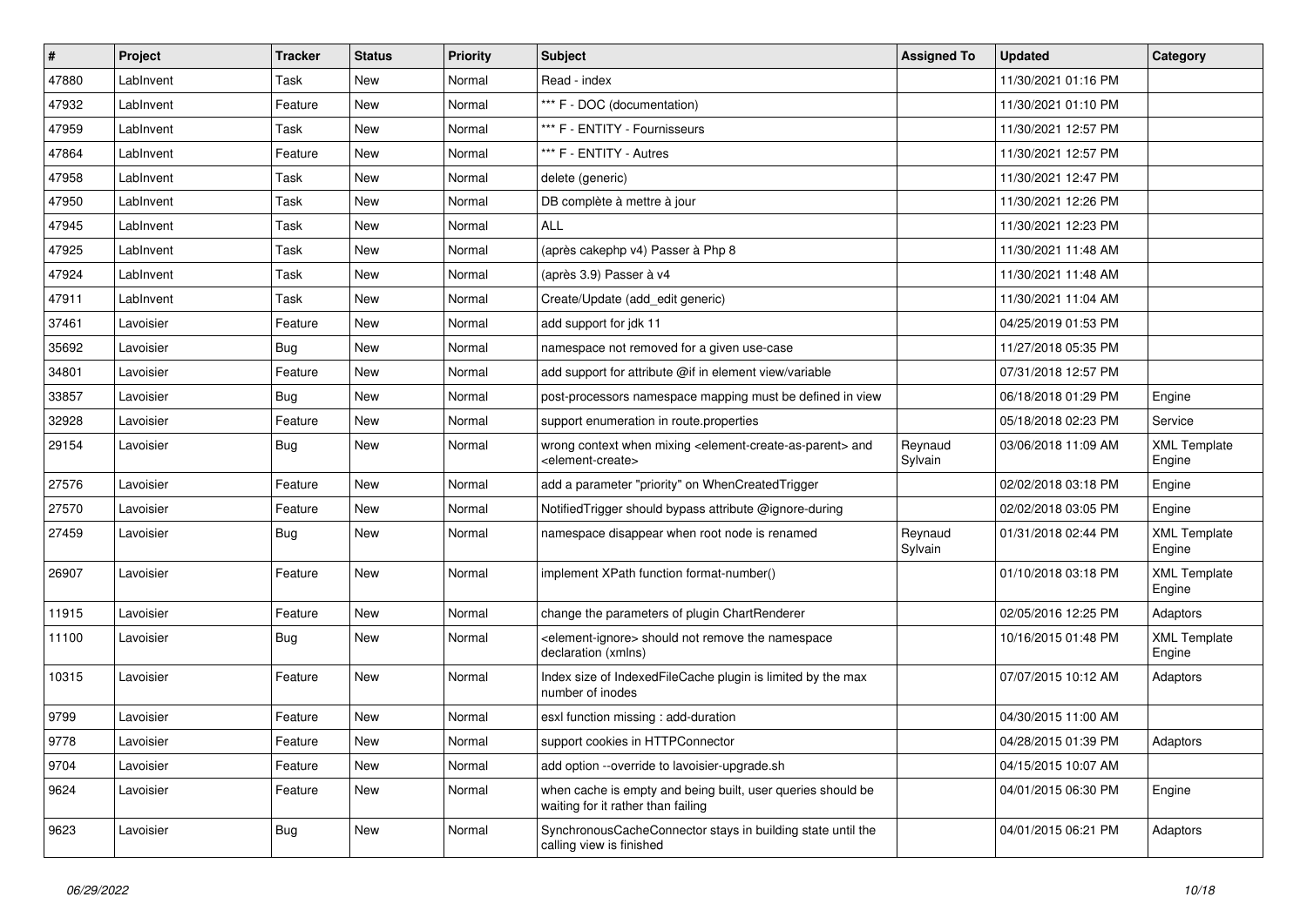| $\sharp$ | Project   | <b>Tracker</b> | <b>Status</b> | <b>Priority</b> | <b>Subject</b>                                                                                                              | <b>Assigned To</b> | <b>Updated</b>      | Category                      |
|----------|-----------|----------------|---------------|-----------------|-----------------------------------------------------------------------------------------------------------------------------|--------------------|---------------------|-------------------------------|
| 9622     | Lavoisier | Feature        | New           | Normal          | add links to fallback views into view "dependencies"                                                                        |                    | 04/01/2015 06:19 PM | Console                       |
| 9607     | Lavoisier | Feature        | <b>New</b>    | Normal          | Add SAML 2.0 support in Lavoisier                                                                                           |                    | 04/01/2015 11:32 AM | Adaptors                      |
| 9564     | Lavoisier | Feature        | New           | Normal          | reorganize <pre-renderer> section</pre-renderer>                                                                            |                    | 03/30/2015 10:37 AM | Engine                        |
| 9562     | Lavoisier | Feature        | New           | Normal          | re-implement <pre-renderers> in streaming mode</pre-renderers>                                                              |                    | 03/30/2015 10:32 AM | Engine                        |
| 9563     | Lavoisier | Feature        | New           | Normal          | support <elements-ignore> into <element-create-as-parent></element-create-as-parent></elements-ignore>                      |                    | 03/30/2015 10:30 AM | <b>XML Template</b><br>Engine |
| 9560     | Lavoisier | Feature        | <b>New</b>    | Normal          | SurroundSerializer should ignore header lines (starting with )</td <td></td> <td>03/30/2015 10:17 AM</td> <td>Adaptors</td> |                    | 03/30/2015 10:17 AM | Adaptors                      |
| 9559     | Lavoisier | Feature        | New           | Normal          | develop a TextRenderer plugin                                                                                               |                    | 03/30/2015 10:15 AM | Adaptors                      |
| 9467     | Lavoisier | Feature        | New           | Normal          | improve flexibility of JSONRenderer                                                                                         |                    | 03/16/2015 01:54 PM | Adaptors                      |
| 8817     | Lavoisier | Feature        | <b>New</b>    | Normal          | develop a XML template optimizer                                                                                            |                    | 12/19/2014 05:10 PM | <b>XML Template</b><br>Engine |
| 8405     | Lavoisier | Feature        | <b>New</b>    | Normal          | implement XPath function choose_not_null(arg1, arg2)                                                                        |                    | 10/30/2014 02:21 PM | Engine                        |
| 8404     | Lavoisier | Feature        | <b>New</b>    | Normal          | support parameters in <pre-renderers></pre-renderers>                                                                       |                    | 10/30/2014 11:03 AM | Engine                        |
| 8380     | Lavoisier | Bug            | New           | Normal          | remove attribute @evaluated from generated adaptors<br>documentation                                                        |                    | 10/28/2014 04:51 PM | Doc                           |
| 8379     | Lavoisier | Bug            | <b>New</b>    | Normal          | NullPointerException at startup                                                                                             |                    | 10/28/2014 04:49 PM |                               |
| 8261     | Lavoisier | Feature        | New           | Normal          | support attribute @out-xpath on <element></element>                                                                         |                    | 10/17/2014 07:15 PM | <b>XML Template</b><br>Engine |
| 8260     | Lavoisier | Feature        | <b>New</b>    | Normal          | develop plugin ElementProcessor                                                                                             |                    | 10/17/2014 07:10 PM | Adaptors                      |
| 8259     | Lavoisier | Feature        | New           | Normal          | support parameter "renderer" in ZipRenderer and<br><b>GZipRenderer</b>                                                      |                    | 10/17/2014 07:08 PM | Adaptors                      |
| 8258     | Lavoisier | Feature        | <b>New</b>    | Normal          | add attribute @default to <renderers></renderers>                                                                           |                    | 10/17/2014 07:07 PM | Engine                        |
| 8241     | Lavoisier | Feature        | New           | Normal          | improve dropdown list of view "form"                                                                                        |                    | 10/15/2014 06:05 PM | Engine                        |
| 8240     | Lavoisier | Feature        | New           | Normal          | LDAPConnector/LDIFSerializer should generate data in DSML<br>format                                                         |                    | 10/15/2014 06:02 PM | Adaptors                      |
| 8217     | Lavoisier | <b>Bug</b>     | <b>New</b>    | Normal          | Logo demo view seems broken                                                                                                 |                    | 10/13/2014 02:06 PM |                               |
| 8172     | Lavoisier | Feature        | New           | Normal          | support XPath function append()                                                                                             |                    | 10/06/2014 10:43 AM | <b>XML Template</b><br>Engine |
| 8132     | Lavoisier | Feature        | <b>New</b>    | Normal          | support attribute @first-child-attributes in <element></element>                                                            |                    | 09/30/2014 04:28 PM |                               |
| 8055     | Lavoisier | Bug            | New           | Normal          | view "debug" fails when Lavoisier is installed in a directory with<br>special character                                     |                    | 09/19/2014 05:02 PM |                               |
| 7811     | Lavoisier | Feature        | New           | Normal          | support server-side argument validation with XPath                                                                          |                    | 07/30/2014 05:05 PM |                               |
| 7649     | Lavoisier | Feature        | New           | Normal          | develop a XMLTemplateProcessor plugin                                                                                       |                    | 07/04/2014 05:52 PM | Adaptors                      |
| 7619     | Lavoisier | Feature        | New           | Normal          | replace @INCLUDES with #include in properties files                                                                         |                    | 07/04/2014 11:17 AM | Engine                        |
| 7465     | Lavoisier | <b>Bug</b>     | New           | Normal          | fix all the relative URL used by the web console                                                                            |                    | 06/17/2014 04:57 PM | Console                       |
| 7464     | Lavoisier | Feature        | New           | Normal          | replace XSL with HTML template in web console                                                                               |                    | 06/17/2014 04:55 PM | Console                       |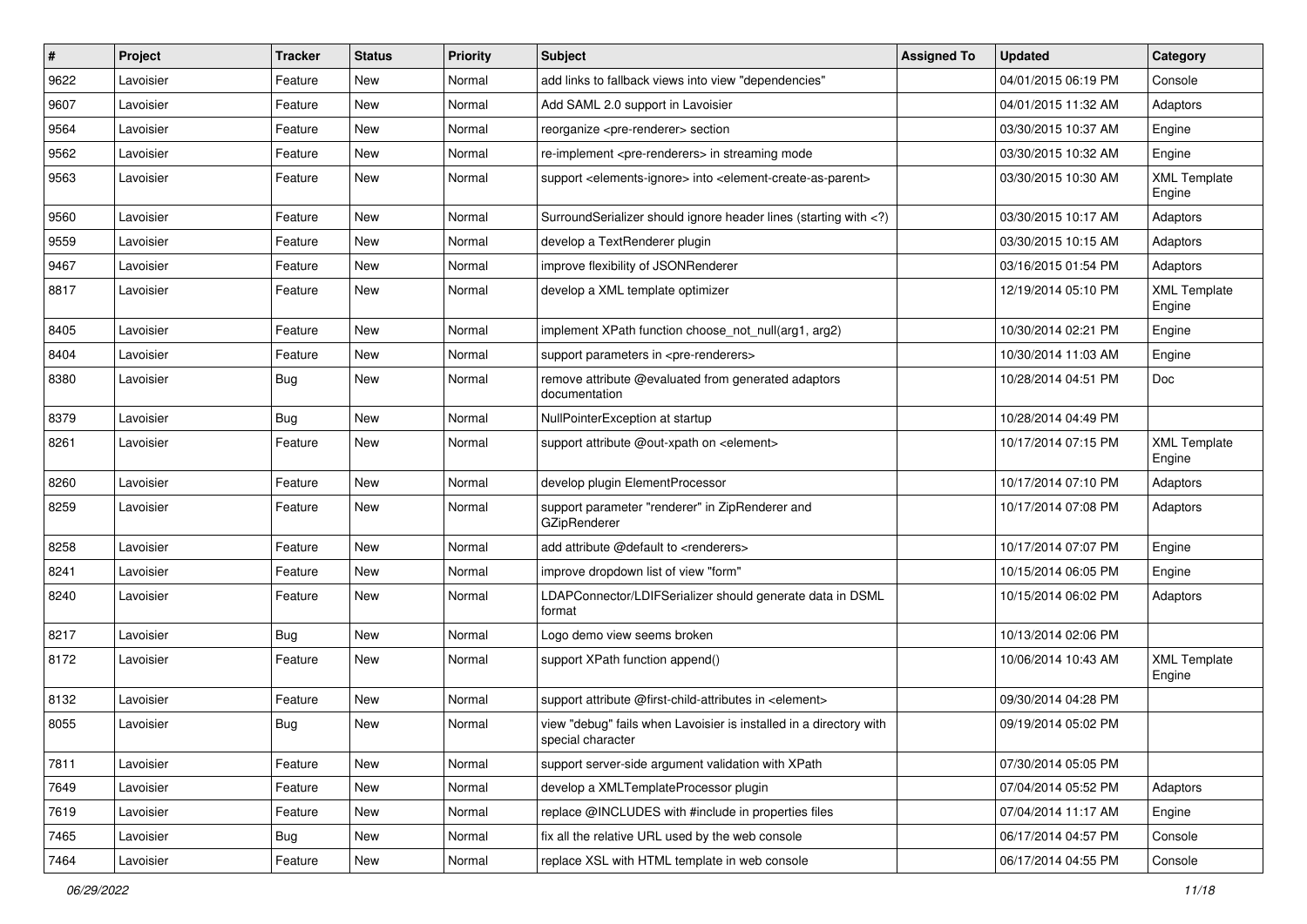| $\sharp$ | Project                  | <b>Tracker</b> | <b>Status</b> | <b>Priority</b> | <b>Subject</b>                                                                | <b>Assigned To</b>   | <b>Updated</b>      | Category                       |
|----------|--------------------------|----------------|---------------|-----------------|-------------------------------------------------------------------------------|----------------------|---------------------|--------------------------------|
| 7463     | Lavoisier                | Feature        | New           | Normal          | add attribute tpl:url.                                                        |                      | 06/17/2014 04:54 PM | <b>HTML Template</b><br>Engine |
| 7325     | Lavoisier                | Feature        | <b>New</b>    | Normal          | support filtering dependencies graph by categories                            |                      | 06/04/2014 05:14 PM | Console                        |
| 5477     | Lavoisier                | <b>Bug</b>     | Assigned      | Normal          | problem avec HTMLSerializer                                                   | Lequeux Olivier      | 11/15/2013 11:25 AM | Adaptors                       |
| 5051     | Lavoisier                | Support        | New           | Normal          | Explain cache trigger workflow                                                | Lequeux Olivier      | 09/13/2013 10:36 AM | Doc                            |
| 17192    | LC <sub>2</sub>          | <b>Bug</b>     | Assigned      | Normal          | The channel 1 is wrongly displayed as 0 even if correctly used                | Lafage Vincent       | 03/16/2017 05:18 PM |                                |
| 8369     | LC <sub>2</sub>          | Feature        | <b>New</b>    | Normal          | Standardize by relying on GNU getopt instead of proprietary<br>cmdline        | Lafage Vincent       | 10/27/2014 07:06 PM |                                |
| 2431     | LC <sub>2</sub>          | Feature        | Assigned      | Normal          | Enforce stricter checks on startup precondition                               | Lafage Vincent       | 02/03/2012 09:54 PM |                                |
| 11561    | LST stereo trigger study | Task           | New           | Normal          | Small-scale MC production for testing the effect of LST-MST<br>stereo trigger | Hrupec Dario         | 04/15/2016 03:34 PM |                                |
| 31881    | Narval Standalone        | Feature        | New           | Normal          | Logs de l'instance                                                            | Théo Le Guen         | 04/24/2018 03:59 PM |                                |
| 35045    | operations-portal-users  | Feature        | New           | Normal          | Tasks for the release                                                         |                      | 09/20/2018 10:48 AM | Others                         |
| 35044    | operations-portal-users  | Feature        | New           | Normal          | New ROD dashboard                                                             |                      | 09/20/2018 10:42 AM | Dashboard                      |
| 23257    | operations-portal-users  | Bug            | <b>New</b>    | Normal          | Downtime notification admin page                                              |                      | 10/25/2017 03:57 PM | Downtime<br>Notification       |
| 923      | Oval                     | Feature        | New           | Normal          | oval reset                                                                    | <b>Chamont David</b> | 09/20/2010 05:16 PM | Other                          |
| 597      | Oval                     | Feature        | <b>New</b>    | Normal          | YAML comme langage de configuration?                                          |                      | 05/11/2010 01:36 PM |                                |
| 35       | Oval                     | Feature        | New           | Normal          | Give less importance to the build step                                        | <b>Chamont David</b> | 02/16/2009 07:41 PM | Documentation                  |
| 34       | Oval                     | Feature        | <b>New</b>    | Normal          | Extend input/output control                                                   | Chamont David        | 02/16/2009 07:27 PM | Implementation                 |
| 33       | Oval                     | Feature        | New           | Normal          | Support for gzipped ref files                                                 | Chamont David        | 02/16/2009 07:23 PM | Diff command                   |
| 32       | Oval                     | <b>Bug</b>     | <b>New</b>    | Normal          | Write a more detailed configuration doc                                       | Chamont David        | 02/16/2009 07:18 PM | Documentation                  |
| 31       | Oval                     | Feature        | <b>New</b>    | Normal          | Apply a command to a subdirectory subset?                                     | Chamont David        | 02/16/2009 07:14 PM | Run command                    |
| 21       | Oval                     | Bug            | New           | Normal          | What happens when a subdirectory is reused in several<br>environments?        | <b>Chamont David</b> | 02/16/2009 07:00 PM | OvalFile                       |
| 12975    | <b>PEM</b>               | Feature        | New           | Normal          | pem-sync co_pem                                                               |                      | 03/24/2016 04:54 PM |                                |
| 12974    | <b>PEM</b>               | Feature        | New           | Normal          | pem-sync cp_pem                                                               |                      | 03/24/2016 04:52 PM |                                |
| 12963    | <b>PEM</b>               | <b>Bug</b>     | <b>New</b>    | Normal          | add tool crash                                                                |                      | 03/24/2016 09:10 AM |                                |
| 12962    | PEM                      | <b>Bug</b>     | New           | Normal          | pem-sync list ???                                                             |                      | 03/24/2016 09:05 AM |                                |
| 12961    | PEM                      | Feature        | New           | Normal          | PEM version                                                                   |                      | 03/24/2016 09:03 AM |                                |
| 10313    | <b>PEM</b>               | Bug            | New           | Normal          | Error message to change !                                                     |                      | 07/07/2015 09:51 AM |                                |
| 10274    | PEM                      | <b>Bug</b>     | New           | Normal          | SYSTEM.ASSERTIONS.ASSERT_FAILURE                                              |                      | 07/01/2015 11:12 AM |                                |
| 10273    | PEM                      | Feature        | New           | Normal          | Easier configuration process                                                  |                      | 07/01/2015 11:11 AM |                                |
| 9534     | Pipelet                  | Feature        | New           | Normal          | logging of stdout and stderr                                                  |                      | 03/25/2015 02:31 PM |                                |
| 8262     | Pipelet                  | Feature        | New           | Normal          | LocalRepository: recursive search of segment source script                    |                      | 10/19/2014 05:13 PM |                                |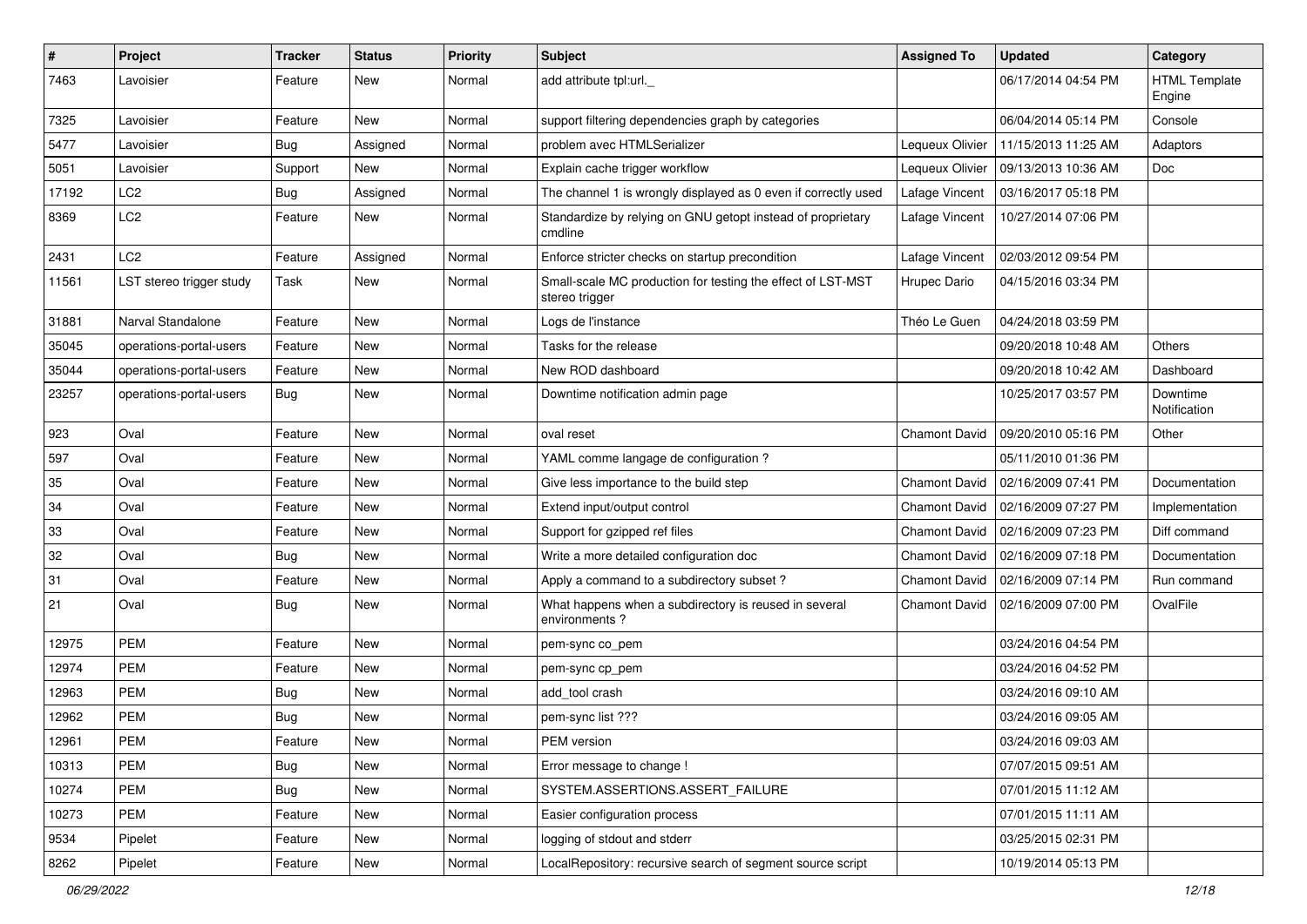| #     | Project      | <b>Tracker</b> | <b>Status</b> | <b>Priority</b> | <b>Subject</b>                                                                                                                             | <b>Assigned To</b>     | <b>Updated</b>      | Category  |
|-------|--------------|----------------|---------------|-----------------|--------------------------------------------------------------------------------------------------------------------------------------------|------------------------|---------------------|-----------|
| 1437  | Pipelet      | Bug            | New           | Normal          | str_parents not updated in time for glob_parent                                                                                            |                        | 03/10/2011 05:51 PM |           |
| 1337  | Pipelet      | Task           | New           | Normal          | logged subprocess improvement                                                                                                              |                        | 03/08/2011 09:07 PM |           |
| 51506 | PyROS        | Task           | In progress   | Normal          | Agent MAJORDOME (superviseur)                                                                                                              | Koralewski<br>Alexis   | 06/29/2022 07:39 AM | Evolution |
| 44917 | PyROS        | Task           | <b>New</b>    | Normal          | Sécuriser : Agir sur le système en fonction de l'environnement<br>(externe/interne) pour la sécurité de l'Observatoire et des<br>personnes |                        | 06/29/2022 07:39 AM |           |
| 44920 | PyROS        | Task           | New           | Normal          | Démarrage ou fin des observations (début/fin de nuit)                                                                                      |                        | 06/29/2022 07:38 AM |           |
| 44916 | PyROS        | Task           | New           | Normal          | Rythmer : Agir sur le système pour lui donner un rythme en<br>fonction du temps (nuit/jour)                                                |                        | 06/29/2022 07:38 AM |           |
| 51514 | PyROS        | Task           | New           | Normal          | LOG                                                                                                                                        |                        | 06/29/2022 07:37 AM |           |
| 51513 | PyROS        | Task           | New           | Normal          | General algorithm (ternary mode, status, routine processing,<br>commands processing, exceptions dealing)                                   | <b>Pallier Etienne</b> | 06/29/2022 07:37 AM |           |
| 48307 | PyROS        | Task           | <b>New</b>    | Normal          | Send, Receive, and Process Commands (Agent <= > Agent)                                                                                     |                        | 06/29/2022 07:33 AM |           |
| 51508 | PyROS        | Task           | New           | Normal          | AgentMajordome (based on Agent)                                                                                                            | Koralewski<br>Alexis   | 06/29/2022 07:31 AM |           |
| 49541 | PyROS        | Task           | New           | Normal          | API REST (website scripting via pyros_api.py script)                                                                                       | Koralewski<br>Alexis   | 06/29/2022 07:26 AM |           |
| 49136 | PyROS        | Task           | New           | Normal          | GF03-INFRA - Logging integration (general logs & agents)                                                                                   |                        | 06/29/2022 07:25 AM |           |
| 44165 | PyROS        | Feature        | New           | Normal          | *** SF16 - DSH - General monitoring: Dashboard (website)                                                                                   |                        | 06/29/2022 07:24 AM |           |
| 49135 | PyROS        | Task           | <b>New</b>    | Normal          | SF15-SST integration (agents, start, stop, commands)                                                                                       |                        | 06/29/2022 07:23 AM |           |
| 49124 | PyROS        | Task           | <b>New</b>    | Normal          | SF04-SPV integration (AgentMajordome)                                                                                                      |                        | 06/29/2022 07:21 AM |           |
| 49123 | PyROS        | Task           | New           | Normal          | SF03-ENV integration                                                                                                                       |                        | 06/29/2022 07:20 AM |           |
| 49120 | PyROS        | Task           | New           | Normal          | General Design (structure, design, responsive, CSS)                                                                                        |                        | 06/29/2022 07:18 AM |           |
| 49874 | PyROS        | Task           | New           | Normal          | (docker) Installation Guitastro & dependencies                                                                                             |                        | 06/28/2022 10:11 PM |           |
| 45007 | PyROS        | Task           | In progress   | Normal          | Le système doit pouvoir démarrer et s'organiser<br>automatiquement à partir de la configuration de l'observatoire                          | Koralewski<br>Alexis   | 06/28/2022 10:06 PM |           |
| 49878 | PyROS        | Task           | New           | Normal          | SF02-SCP integration - Lancement auto de l'agent de gestion<br>du SP lifecycle                                                             |                        | 06/28/2022 10:04 PM |           |
| 44919 | <b>PyROS</b> | Task           | <b>New</b>    | Normal          | Sauvegarder (logger) les différents changements d'état                                                                                     |                        | 06/28/2022 09:58 PM |           |
| 44918 | PyROS        | Task           | New           | Normal          | Optimiser : Agir sur le système en fonction des conditions<br>d'observation pour n'observer que quand la qualité du ciel est<br>suffisante |                        | 06/28/2022 09:58 PM |           |
| 44915 | PyROS        | Task           | New           | Normal          | Changer le mode du système : passer en mode manuel<br>(maintenance) ou automatique                                                         |                        | 06/28/2022 09:57 PM |           |
| 44914 | PyROS        | Task           | New           | Normal          | (re-)Démarrer, mettre en Pause, ou Stopper tout ou partie du<br>système                                                                    |                        | 06/28/2022 09:56 PM |           |
| 49152 | PyROS        | Task           | New           | Normal          | RUN/EXEC - Start & Stop software (et Agents)                                                                                               |                        | 05/24/2022 02:55 PM |           |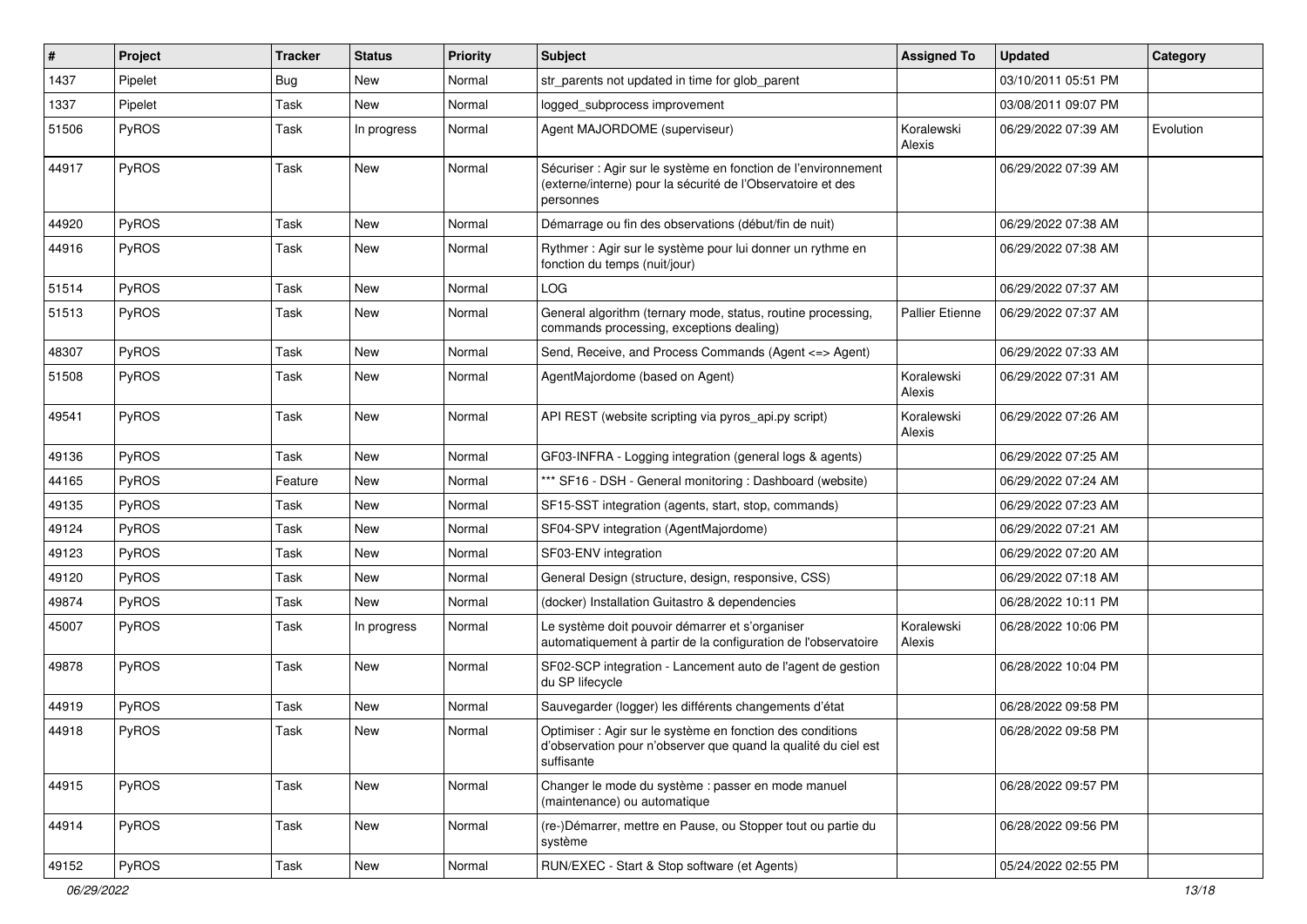| #     | Project      | <b>Tracker</b> | <b>Status</b> | <b>Priority</b> | Subject                                                                                                                          | <b>Assigned To</b>   | <b>Updated</b>      | Category |
|-------|--------------|----------------|---------------|-----------------|----------------------------------------------------------------------------------------------------------------------------------|----------------------|---------------------|----------|
| 44159 | PyROS        | Feature        | New           | Normal          | *** SF03 - ENV - Environment Monitoring (int/ext, observatory &<br>weather)                                                      |                      | 05/05/2022 09:54 AM |          |
| 44907 | PyROS        | Task           | New           | Normal          | Show Weather & Observatory monitored data (in a convenient<br>way)                                                               |                      | 05/05/2022 09:53 AM |          |
| 49994 | PyROS        | Task           | In progress   | Normal          | SP export (list & 1)                                                                                                             | Koralewski<br>Alexis | 03/29/2022 09:17 AM |          |
| 45481 | PyROS        | Feature        | New           | Normal          | **** D2 - Users & Programs                                                                                                       |                      | 03/29/2022 09:17 AM |          |
| 44892 | PyROS        | Task           | New           | Normal          | SPs view (list & 1)                                                                                                              |                      | 03/29/2022 09:17 AM |          |
| 44890 | PyROS        | Task           | New           | Normal          | SP CRUD                                                                                                                          |                      | 03/29/2022 09:17 AM |          |
| 44154 | PyROS        | Feature        | In progress   | Normal          | *** SF02 - SCP - Scientific Programs Management                                                                                  |                      | 03/29/2022 09:17 AM |          |
| 45550 | <b>PyROS</b> | Task           | New           | Normal          | <b>Users View &amp; Export</b>                                                                                                   | Koralewski<br>Alexis | 03/29/2022 09:14 AM |          |
| 44835 | PyROS        | Task           | New           | Normal          | (F01) CRUD (utilisateur)                                                                                                         |                      | 03/29/2022 09:14 AM |          |
| 44150 | PyROS        | Feature        | In progress   | Normal          | *** SF01 - USR - Users, Roles, and Authorizations<br>Management                                                                  |                      | 03/29/2022 09:14 AM |          |
| 44721 | PyROS        | Feature        | New           | Normal          | *** GF4 - QUAL - Quality & Tests - High level tests (integration<br>& functional), plan tests, validation des exigences (qualif) |                      | 03/16/2022 04:55 PM |          |
| 49890 | PyROS        | Task           | <b>New</b>    | Normal          | Global Start & Stop (safe)                                                                                                       |                      | 03/16/2022 04:52 PM |          |
| 44659 | <b>PyROS</b> | Feature        | New           | Normal          | *** GF3 - INFRA - Hardware, Operating System, Network,<br>Security & Safety                                                      |                      | 03/16/2022 04:51 PM |          |
| 49889 | PyROS        | Task           | New           | Normal          | Backup                                                                                                                           |                      | 03/16/2022 04:49 PM |          |
| 49888 | PyROS        | Task           | New           | Normal          | Firewall                                                                                                                         |                      | 03/16/2022 04:48 PM |          |
| 49887 | PyROS        | Task           | New           | Normal          | Hardware                                                                                                                         |                      | 03/16/2022 04:47 PM |          |
| 49886 | PyROS        | Task           | <b>New</b>    | Normal          | System watch (Nagios, )                                                                                                          |                      | 03/16/2022 04:47 PM |          |
| 49885 | PyROS        | Task           | New           | Normal          | Network                                                                                                                          |                      | 03/16/2022 04:46 PM |          |
| 48279 | PyROS        | Task           | New           | Normal          | General LOGGING (fichiers texte, écran en mode debug)                                                                            |                      | 03/16/2022 04:45 PM |          |
| 45153 | PyROS        | Story          | New           | Normal          | REQ-051 Sécurité des systèmes informatique (SSI)                                                                                 |                      | 03/16/2022 04:44 PM |          |
| 45126 | PyROS        | Story          | New           | Normal          | REQ-048 sauvegarde des données brutes                                                                                            |                      | 03/16/2022 04:43 PM |          |
| 45154 | PyROS        | Story          | <b>New</b>    | Normal          | REQ-070 SSI_010 Spécifications techniques SSI                                                                                    |                      | 03/16/2022 04:42 PM |          |
| 45135 | PyROS        | Story          | New           | Normal          | REQ-050 SURETE 260 Système informatique (SSI)                                                                                    |                      | 03/16/2022 04:42 PM |          |
| 45130 | PyROS        | Story          | New           | Normal          | REQ-047 SURETE_240 Sauvegarde des données brutes                                                                                 |                      | 03/16/2022 04:42 PM |          |
| 45129 | PyROS        | Story          | New           | Normal          | REQ-046 SURETE 210 Arrêt du système en cas de condition<br>météorologiques défavorables                                          |                      | 03/16/2022 04:42 PM |          |
| 45128 | PyROS        | Story          | <b>New</b>    | Normal          | REQ-045 SECURITE_200 Système d'alerte                                                                                            |                      | 03/16/2022 04:42 PM |          |
| 45103 | PyROS        | Story          | New           | Normal          | REQ-033 SURETE_050 Prise en compte de la météo                                                                                   |                      | 03/16/2022 04:42 PM |          |
| 45101 | PyROS        | Story          | New           | Normal          | REQ-034 SURETE_080 Coupure électrique                                                                                            |                      | 03/16/2022 04:42 PM |          |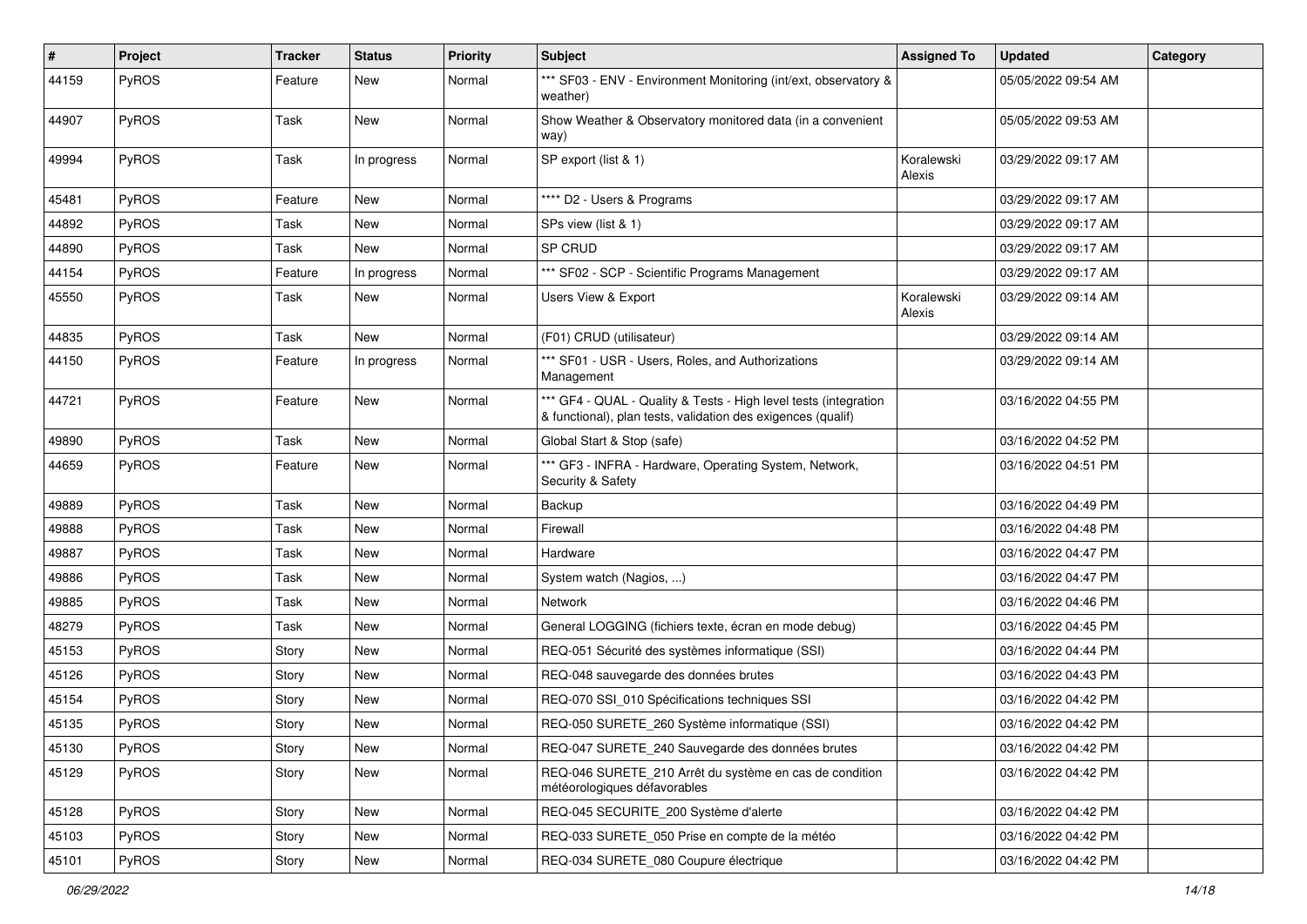| #     | Project      | <b>Tracker</b> | <b>Status</b> | <b>Priority</b> | Subject                                                                                                            | <b>Assigned To</b>   | <b>Updated</b>      | Category |
|-------|--------------|----------------|---------------|-----------------|--------------------------------------------------------------------------------------------------------------------|----------------------|---------------------|----------|
| 45184 | PyROS        | Story          | New           | Normal          | REQ-111 Mise en sécurité automatique en cas de cyclone                                                             |                      | 03/16/2022 04:38 PM |          |
| 45183 | PyROS        | Story          | New           | Normal          | REQ-110 Arrêt et redémarrage automatique en cas de coupure<br>électrique                                           |                      | 03/16/2022 04:38 PM |          |
| 45175 | PyROS        | Story          | New           | Normal          | REQ-102 Surveillance et sécurisation de la BD                                                                      |                      | 03/16/2022 04:38 PM |          |
| 44814 | PyROS        | Story          | New           | Normal          | REQ-101 Logs                                                                                                       |                      | 03/16/2022 04:38 PM |          |
| 44811 | <b>PyROS</b> | Story          | New           | Normal          | *** REQ-100 FROM CCTP TAROT-NC & MEETINGS                                                                          |                      | 03/16/2022 04:38 PM |          |
| 45131 | PyROS        | Story          | <b>New</b>    | Normal          | REQ-049 SURETE 250 Transfert des données                                                                           |                      | 03/16/2022 04:16 PM |          |
| 44163 | PyROS        | Feature        | New           | Normal          | *** SF09 - CMC - Command Control - Telescope & Instruments<br>Control & Monitoring (DeviceController, AgentDevice) |                      | 03/16/2022 07:28 AM |          |
| 49876 | PyROS        | Task           | <b>New</b>    | Normal          | Guitastro integration                                                                                              |                      | 03/16/2022 07:28 AM |          |
| 49875 | PyROS        | Task           | New           | Normal          | (classic) Installation Guitastro & dependencies                                                                    |                      | 03/16/2022 07:27 AM |          |
| 45552 | PyROS        | Task           | New           | Normal          | General configuration integration                                                                                  |                      | 03/15/2022 11:15 PM |          |
| 49871 | PyROS        | Task           | New           | Normal          | Config par défaut (à définir)                                                                                      |                      | 03/15/2022 11:11 PM |          |
| 49210 | PyROS        | Task           | <b>New</b>    | Normal          | CONFIGURATION GENERALE                                                                                             |                      | 03/15/2022 11:11 PM |          |
| 49870 | PyROS        | Task           | New           | Normal          | Config générale : logo, pagination, couleurs, options générales,<br>options par feature,                           |                      | 03/15/2022 11:11 PM |          |
| 49872 | PyROS        | Task           | New           | Normal          | Restauration de la config par défaut                                                                               |                      | 03/15/2022 11:10 PM |          |
| 49125 | PyROS        | Task           | <b>New</b>    | Normal          | SF05-SEQ integration                                                                                               |                      | 03/15/2022 11:03 PM |          |
| 44661 | PyROS        | Feature        | <b>New</b>    | Normal          | *** SF13 - IAF - Images Fetching (quicklook & download)                                                            |                      | 03/15/2022 04:49 PM |          |
| 44164 | PyROS        | Feature        | New           | Normal          | *** SF12 - IAN - Images Analysis (Triton)                                                                          |                      | 03/15/2022 04:48 PM |          |
| 44584 | PyROS        | Feature        | New           | Normal          | *** SF10 - CAL - Calibration (Dark/Bias/Flat)                                                                      |                      | 03/15/2022 04:48 PM |          |
| 44160 | PyROS        | Feature        | New           | Normal          | *** SF07 - PLN - Observation Sequences Planning &<br>Scheduling                                                    |                      | 03/15/2022 04:46 PM |          |
| 44158 | PyROS        | Feature        | New           | Normal          | *** SF06 - ALR - Alerts Management                                                                                 |                      | 03/15/2022 04:46 PM |          |
| 44514 | PyROS        | Feature        | <b>New</b>    | Normal          | *** SF11 - IPC - Images Processing (Grenouille)                                                                    | Klotz Alain          | 03/15/2022 04:44 PM |          |
| 49546 | PyROS        | Task           | In progress   | Normal          | Documentation (pyros_api)                                                                                          | Koralewski<br>Alexis | 02/24/2022 02:33 PM |          |
| 49545 | PyROS        | Task           | In progress   | Normal          | Script development (pyros_api)                                                                                     | Koralewski<br>Alexis | 02/24/2022 02:33 PM |          |
| 49543 | PyROS        | Task           | New           | Normal          | Users View (list & 1)                                                                                              |                      | 02/23/2022 06:06 PM |          |
| 48270 | PyROS        | Task           | New           | Normal          | SCRIPT INSTALL/UPDATE (PYROS/pyros.py) (uniquement<br>pour la partie install & update)                             |                      | 02/23/2022 05:57 PM |          |
| 49250 | PyROS        | Task           | New           | Normal          | <b>CREATE/UPDATE Sequence</b>                                                                                      |                      | 02/23/2022 12:02 PM |          |
| 44932 | PyROS        | Task           | New           | Normal          | CREATE a Sequence (must be attached to a valid SP)                                                                 |                      | 02/23/2022 12:02 PM |          |
| 49258 | PyROS        | Task           | In progress   | Normal          | from IMPORT (upload) Seq (from yaml file)                                                                          | Koralewski<br>Alexis | 02/23/2022 12:02 PM |          |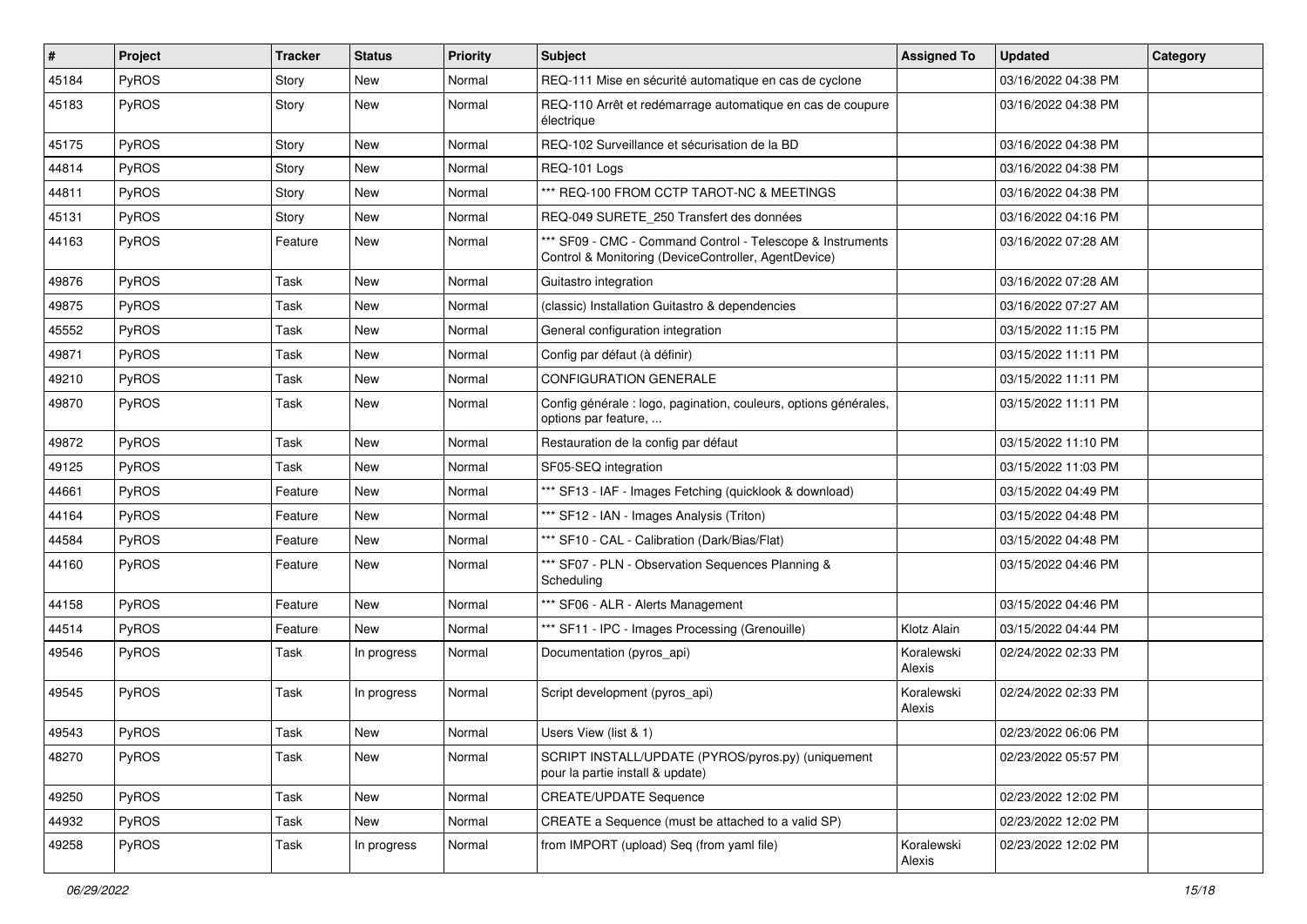| #     | Project      | <b>Tracker</b> | <b>Status</b> | <b>Priority</b> | <b>Subject</b>                                                         | <b>Assigned To</b>   | <b>Updated</b>      | Category |
|-------|--------------|----------------|---------------|-----------------|------------------------------------------------------------------------|----------------------|---------------------|----------|
| 48259 | PyROS        | Task           | In progress   | Normal          | EXPORT (Download) as a text file (YAML)                                | Koralewski<br>Alexis | 02/23/2022 10:45 AM |          |
| 47447 | PyROS        | Task           | <b>New</b>    | Normal          | (F05) ACTIONS (CRUD), VIEWS, and AUTHORIZATIONS                        |                      | 02/23/2022 10:45 AM |          |
| 44153 | PyROS        | Feature        | New           | Normal          | *** SF05 - SEQ - Observation Sequences Management                      | Koralewski<br>Alexis | 02/23/2022 10:45 AM |          |
| 45181 | PyROS        | Story          | New           | Normal          | REQ-108 Pouvoir déposer dans différents systèmes de<br>coordonnées     |                      | 02/22/2022 04:38 PM |          |
| 44930 | PyROS        | Task           | New           | Normal          | (F05) TESTS & REQUIREMENTS to validate this feature                    | Koralewski<br>Alexis | 02/22/2022 03:01 PM |          |
| 49251 | PyROS        | Task           | New           | Normal          | Test                                                                   | Koralewski<br>Alexis | 02/22/2022 02:59 PM |          |
| 44940 | PyROS        | Task           | In progress   | Normal          | <b>UPDATE a Sequence</b>                                               | Koralewski<br>Alexis | 02/22/2022 02:59 PM |          |
| 49478 | PyROS        | Task           | New           | Normal          | Test                                                                   | Koralewski<br>Alexis | 02/22/2022 12:25 PM |          |
| 48250 | PyROS        | Task           | In progress   | Normal          | <b>DELETE</b>                                                          | Koralewski<br>Alexis | 02/21/2022 03:38 PM |          |
| 49253 | PyROS        | Task           | <b>New</b>    | Normal          | READ 1 & list                                                          |                      | 02/21/2022 03:21 PM |          |
| 49272 | PyROS        | Task           | In progress   | Normal          | <b>Tooltips</b>                                                        | Koralewski<br>Alexis | 02/17/2022 01:59 PM |          |
| 49252 | PyROS        | Task           | <b>New</b>    | Normal          | <b>WEB FORM</b>                                                        |                      | 02/17/2022 01:59 PM |          |
| 49262 | PyROS        | Task           | In progress   | Normal          | Sequence Validation                                                    |                      | 02/03/2022 02:50 PM |          |
| 49162 | PyROS        | Task           | New           | Normal          | Check sequence validity                                                | Klotz Alain          | 02/03/2022 10:23 AM |          |
| 44939 | PyROS        | Task           | New           | Normal          | SUBMIT a Seq to planning (status => "submitted")                       | Koralewski<br>Alexis | 02/03/2022 10:23 AM |          |
| 44928 | PyROS        | Task           | New           | Normal          | (F05) ENTITIES definition (doc spec) & implementation (DB)             | Koralewski<br>Alexis | 02/03/2022 10:13 AM |          |
| 44945 | PyROS        | Task           | New           | Normal          | (READ 1) Sequence detailed view                                        |                      | 02/03/2022 09:45 AM |          |
| 49249 | PyROS        | Task           | In progress   | Normal          | General Menu for this feature                                          |                      | 02/03/2022 09:39 AM |          |
| 44947 | PyROS        | Task           | In progress   | Normal          | Sequence                                                               | Koralewski<br>Alexis | 02/03/2022 09:35 AM |          |
| 49247 | PyROS        | Task           | New           | Normal          | State diagram (doc)                                                    |                      | 02/03/2022 09:34 AM |          |
| 49246 | <b>PyROS</b> | Task           | New           | Normal          | Sequence Lifecycle (status)                                            |                      | 02/03/2022 09:34 AM |          |
| 49137 | PyROS        | Task           | New           | Normal          | Integration Guitastro lib                                              | Klotz Alain          | 02/02/2022 03:27 PM |          |
| 49228 | PyROS        | Task           | In progress   | Normal          | Correction de l'orientation de l'image (est à gauche, nord en<br>haut) | Klotz Alain          | 02/02/2022 02:56 PM |          |
| 49226 | PyROS        | Task           | In progress   | Normal          | Correction de l'image par le flat                                      | Klotz Alain          | 02/02/2022 02:56 PM |          |
| 49225 | PyROS        | Task           | In progress   | Normal          | Correction de l'image par le dark (+ bias)                             | Klotz Alain          | 02/02/2022 02:56 PM |          |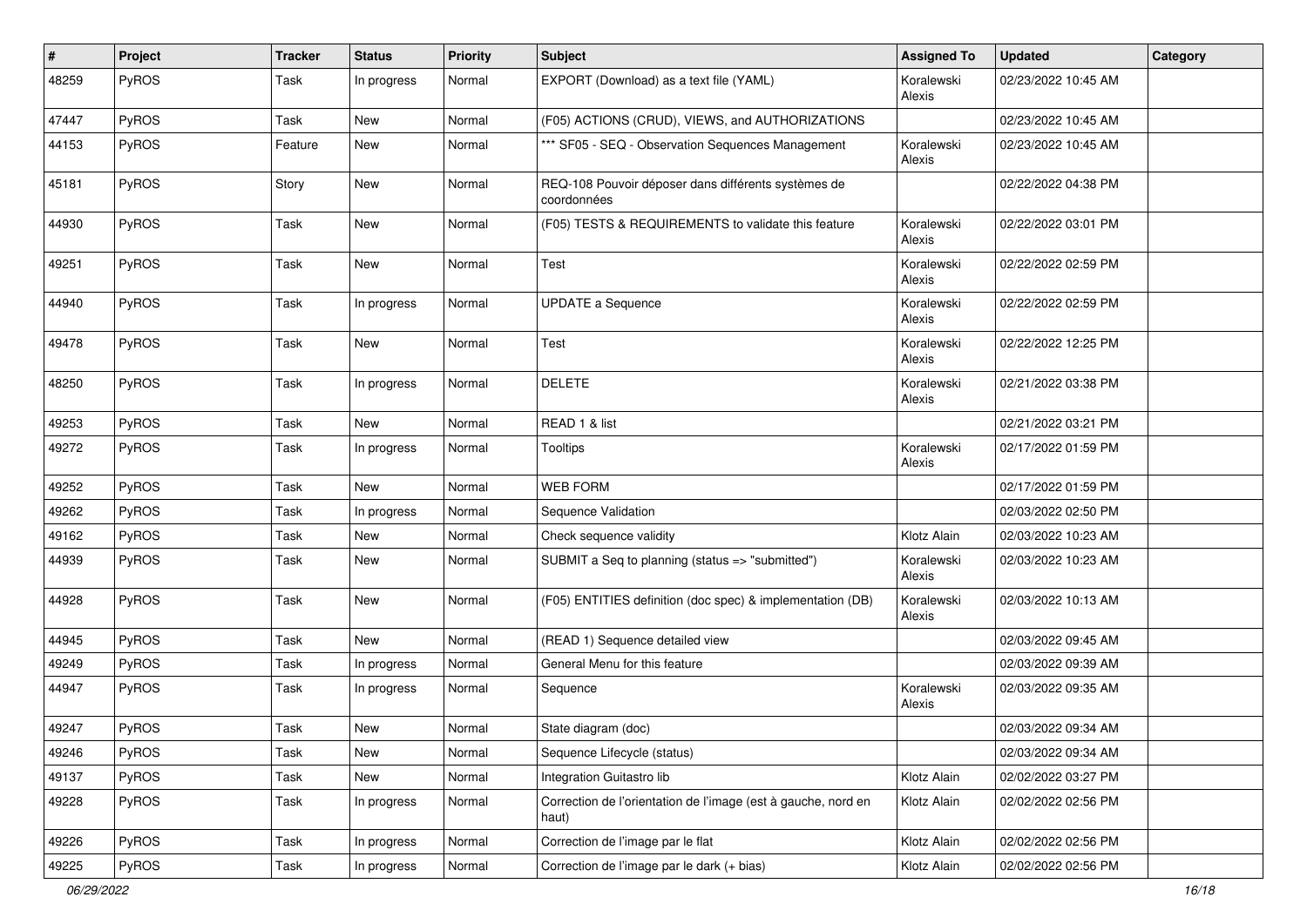| $\vert$ # | Project      | <b>Tracker</b> | <b>Status</b> | <b>Priority</b> | <b>Subject</b>                                                                                                                           | <b>Assigned To</b>   | <b>Updated</b>      | Category |
|-----------|--------------|----------------|---------------|-----------------|------------------------------------------------------------------------------------------------------------------------------------------|----------------------|---------------------|----------|
| 49214     | PyROS        | Task           | In progress   | Normal          | 2 - (L1a) - Pré-traitement de chaque image (dans l'ordre) (fits<br>$RAW \Rightarrow$ fits $CAL$ )                                        | Klotz Alain          | 02/02/2022 02:42 PM |          |
| 49213     | <b>PyROS</b> | Task           | In progress   | Normal          | 1 - (L0) - Récupération et organisation des images L0 (RAW<br>fits)                                                                      | Klotz Alain          | 02/02/2022 02:42 PM |          |
| 49223     | PyROS        | Task           | In progress   | Normal          | Groupes                                                                                                                                  | Klotz Alain          | 02/02/2022 02:38 PM |          |
| 49222     | <b>PyROS</b> | Task           | In progress   | Normal          | Traitement d'un groupe d'images : début et fin de groupe                                                                                 | Klotz Alain          | 02/02/2022 02:38 PM |          |
| 49221     | <b>PyROS</b> | Task           | In progress   | Normal          | Recup metadata de l'image (dans la BD)                                                                                                   | Klotz Alain          | 02/02/2022 02:38 PM |          |
| 49220     | PyROS        | Task           | In progress   | Normal          | Récup en-tête                                                                                                                            | Klotz Alain          | 02/02/2022 02:38 PM |          |
| 49219     | PyROS        | Task           | In progress   | Normal          | Nouvelle image                                                                                                                           | Klotz Alain          | 02/02/2022 02:38 PM |          |
| 49218     | PyROS        | Task           | In progress   | Normal          | Détection des nouvelles images produites (système<br>asynchrone sur l'acquisition)                                                       | Klotz Alain          | 02/02/2022 02:38 PM |          |
| 49217     | PyROS        | Task           | New           | Normal          | 5 - (L2) Critères de qualité d'image (+ json QUAL)                                                                                       | Klotz Alain          | 02/02/2022 02:37 PM |          |
| 49216     | <b>PyROS</b> | Task           | <b>New</b>    | Normal          | 4 - (L1c) - Combinaison d'images                                                                                                         | Klotz Alain          | 02/02/2022 02:36 PM |          |
| 49215     | PyROS        | Task           | In progress   | Normal          | 3 - (L1b) - Reconnaissance du champ (lien entre pixels et coord<br>célestes) (+ json CATA)                                               | Klotz Alain          | 02/02/2022 02:36 PM |          |
| 45484     | PyROS        | Feature        | <b>New</b>    | Normal          | **** D5 - Images management (L1-L2)                                                                                                      |                      | 02/02/2022 02:36 PM |          |
| 49227     | PyROS        | Task           | <b>New</b>    | Normal          | Corrections cosmétiques (de pixels)                                                                                                      | Klotz Alain          | 02/02/2022 02:19 PM |          |
| 49224     | PyROS        | Task           | <b>New</b>    | Normal          | Choisir le bias, le flat, et le dark (en fn des metadata)                                                                                | Klotz Alain          | 02/02/2022 02:19 PM |          |
| 44393     | <b>PyROS</b> | Task           | New           | Normal          | Back Office (Administration) - Site diango admin                                                                                         | Koralewski<br>Alexis | 02/02/2022 12:07 PM |          |
| 49157     | PyROS        | Task           | <b>New</b>    | Normal          | Super Super Agent qui surveille l'ensemble des super agents<br>sur chaque noeud (?)                                                      |                      | 01/31/2022 12:12 PM |          |
| 49156     | PyROS        | Task           | <b>New</b>    | Normal          | Super Agent qui démarre et stoppe les autres agents, et<br>surveille leur bonne santé (les relance si besoin) => sur chaque<br>noeud (?) |                      | 01/31/2022 12:12 PM |          |
| 49155     | PyROS        | Task           | New           | Normal          | Architecture décentralisée en plusieurs noeuds (communication<br>via BD)                                                                 |                      | 01/31/2022 12:09 PM |          |
| 49151     | PyROS        | Task           | <b>New</b>    | Normal          | Script central (pyros.py)                                                                                                                |                      | 01/31/2022 11:36 AM |          |
| 47428     | <b>PyROS</b> | Task           | New           | Normal          | PK2 (2022-06) - Présentations + RA + Doc LIVRABLES                                                                                       |                      | 01/31/2022 11:34 AM |          |
| 45790     | PyROS        | Task           | <b>New</b>    | Normal          | PK1 (2022-01) - Présentations + RA + Doc LIVRABLES                                                                                       |                      | 01/31/2022 11:33 AM |          |
| 45781     | <b>PyROS</b> | Task           | In progress   | Normal          | Documentation et Présentations pour les PA et PK CNES                                                                                    |                      | 01/31/2022 11:32 AM |          |
| 47439     | PyROS        | Task           | <b>New</b>    | Normal          | PA et PK CNES                                                                                                                            |                      | 01/31/2022 11:29 AM |          |
| 46781     | <b>PyROS</b> | Task           | <b>New</b>    | Normal          | (F02) EXIGENCES satisfaites (+ tests mis à jour)                                                                                         |                      | 01/29/2022 01:27 AM |          |
| 46788     | PyROS        | Task           | <b>New</b>    | Normal          | (F14) EXIGENCES satisfaites (+ tests mis à jour)                                                                                         |                      | 01/29/2022 01:24 AM |          |
| 47387     | <b>PyROS</b> | Task           | <b>New</b>    | Normal          | (F14) CRUD config                                                                                                                        |                      | 01/29/2022 01:24 AM |          |